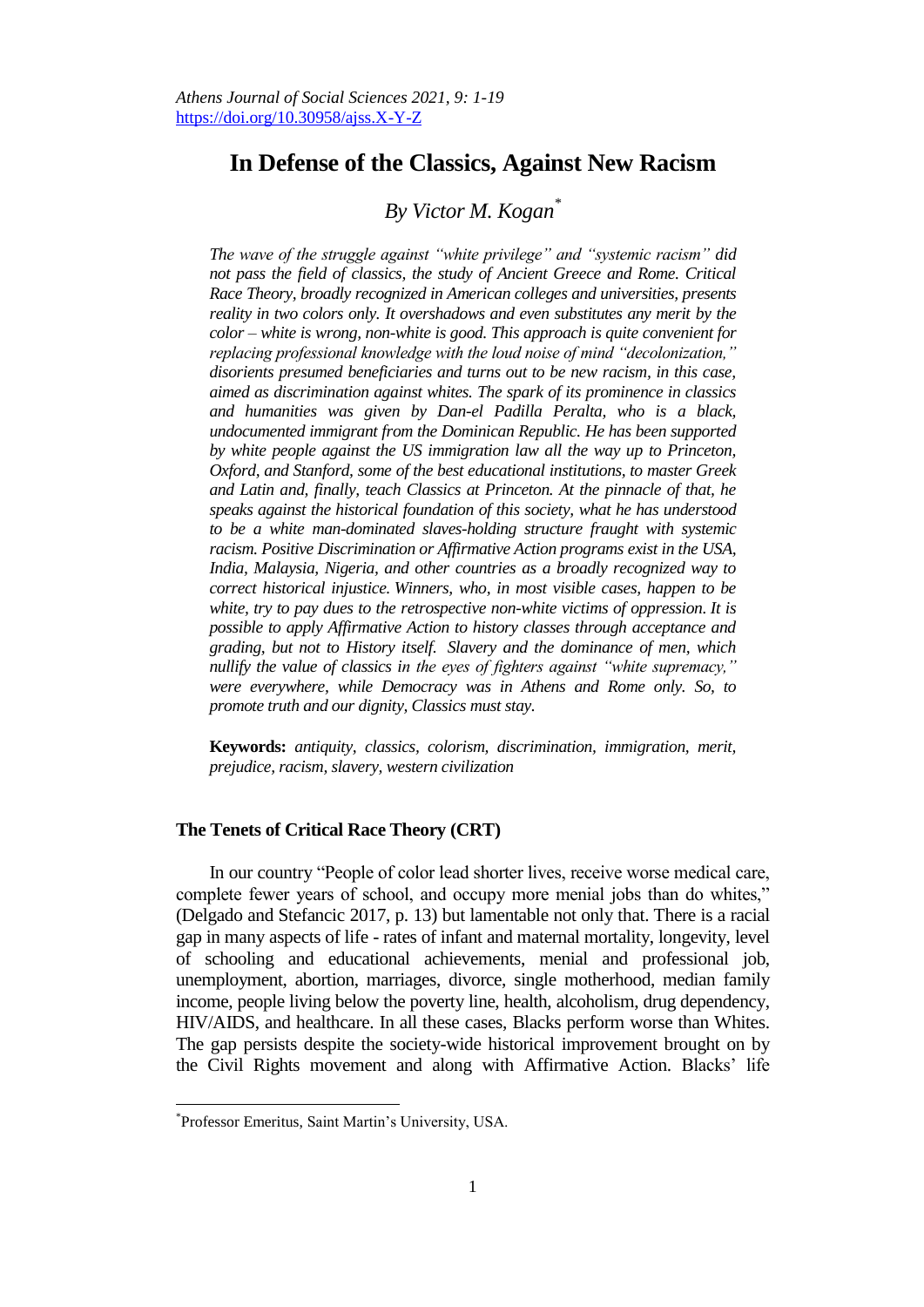improvement occurs in the background and context of Whites' life improvement. So, the life of Blacks, despite the meaningful improvement, might be seen and felt as getting worse. Paradoxically, CRT comes as a reaction to this relative deprivation.

―Critical Race Theory questions the very foundations of the liberal order, including equality theory, legal reasoning, Enlightenment rationalism, and neutral principles of constitutional law‖ (Delgado and Jean Stefancic 2017, pp. 3, 13). According to CRT, "racism is the usual way society does business, the common, *everyday experience* of most people of color in this country, the norm. The system of "white-over-color ascendancy" serves important purposes, both psychic and material, for the dominant group. Racism is difficult to address or cure because it is not acknowledged." The color-blind or "formal" conception of equality covers and can remedy only the most blatant forms of discrimination, which stand out and attract our attention (Delgado and Stefancic 2017, p. 8).

Although in all indicators of a good life 'Whites' stand behind "Asians," CRT considers the binary Black-white relationship as the paradigm central to racial analysis, (Delgado and Stefancic 2017, p. 169) the window onto ignored or alternative realities<sup>1</sup> (Delgado and Stefancic 2017, p. 46). "To see the world as binary and to choose the side of righteousness makes life much more meaningful, - Andrew Sullivan commented. - It banishes doubt and complexity. It makes us feel better to be part of a tribe and to have a simple enemy or ally who is clearly visible — just check the color of their skin, as every elite student is now trained to do" (Sullivan 2021).

The wisdom of street smart guys might help us here. *What are you looking for?* The keys*. Did you lose them here?* No. *Why are you looking for them here?* It's light here.

In that vein, why not denigrate Western Civilization?<sup>2</sup>

## **Polychromy in Antiquity<sup>3</sup>**

 $\overline{a}$ 

―So what does it say to viewers today when museums display gleaming white statues? What does it say when the only people of color one is likely to see appear on a ceramic vessel? Sara Bond wrote. Intentional or not, museums present viewers with a false color binary (CRT tries to impose) of the ancient world?" -

<sup>&</sup>lt;sup>1</sup>"Alternative facts" was a phrase used by U.S. [Counselor to the President](https://en.wikipedia.org/wiki/Counselor_to_the_President) [Kellyanne Conway](https://en.wikipedia.org/wiki/Kellyanne_Conway) during a *[Meet the Press](https://en.wikipedia.org/wiki/Meet_the_Press)* interview on January 22, 2017, in which she defended [White House](https://en.wikipedia.org/wiki/White_House_Press_Secretary)  [Press Secretary](https://en.wikipedia.org/wiki/White_House_Press_Secretary) [Sean Spicer'](https://en.wikipedia.org/wiki/Sean_Spicer)s false statement about the attendance numbers o[f Donald Trump's](https://en.wikipedia.org/wiki/Donald_Trump) [inauguration](https://en.wikipedia.org/wiki/Inauguration_of_Donald_Trump) as President of the United States. When pressed during the interview with [Chuck](https://en.wikipedia.org/wiki/Chuck_Todd)  [Todd](https://en.wikipedia.org/wiki/Chuck_Todd) to explain why Spicer would "utter a provable falsehood," Conway stated that Spicer was giving "alternative facts." Todd responded, "Look, alternative facts are not facts. They're falsehoods." (Taken from the Internet)

<sup>&</sup>lt;sup>3</sup>Gods in Color: https://buntegoetter.liebieghaus.de/en/.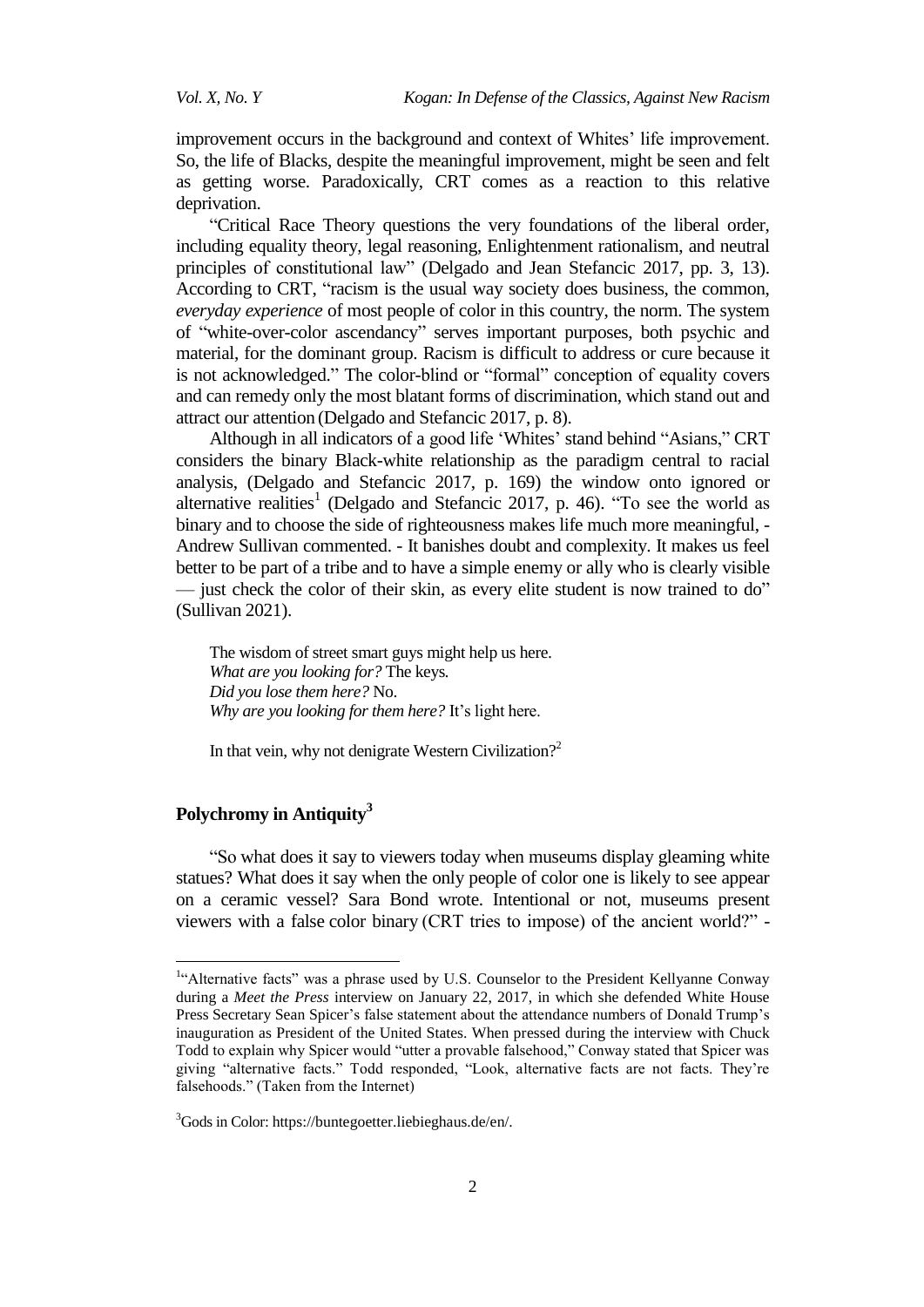Sarah Bond asks. With rescoring their true polychrome, "we can come to better understand ourselves" (Bond 2017).

To the credit of Richard Delgado, and Jean Stefancic, they recognize that CRT may become "the New Civil Rights orthodoxy" and embed itself "in academic scholarship and teaching and that its precepts became commonplace, part of conventional wisdom" (Delgado and Stefancic 2017, p. 158).

The CRT is analyzed but rejected as "overly radical, inconsistent with *Enlightenment* philosophy and a bad example to minority communities" (Delgado and Stefancic 2017, p. 159).

The proponents of CRT commit to working toward social justice and reject liberalism with its support of colorblindness, equal opportunity, and meritocracy.

In modern societies, meritocracy means the power of people distinguished by their talents and skills regardless of class, race, gender, or ethnicity. This is a historically progressive social arrangement because, more than any other social arrangement, it opens to people at the bottom of society a path to social success based on their abilities and efforts. According to its vision of the society as a system that works against people of color to benefit white people, Critical Race Theory, broadly recognized in American colleges and universities, overshadows and even substitutes any merit, blamed as "mechanical scales," (Delgado and Stefancic 2017, pp. 104, 179) with the right color – the further from white, the better.

―The classical past has never been co-opted by only one political tendency: Classics have probably legitimated as many revolutions as they legitimated conservative dictatorships," - as Mary Beard, a professor of Classics at Cambridge, writes. - "Classics are, of course, about us as much as about Greeks and Romans" (Beard 2013, p. 7).

From one side of the academic spectrum, our discipline was built to exclude, Rebecca Futo Kennedy wrote "It continues to be used to craft and promote exclusions. I look around this room today and I see a [sea of whiteness,](https://classicssocialjustice.wordpress.com/2017/09/05/classicssowhite/) just like we see at every conference and still too often in our classrooms." We have to truly "embrace a "classics for all" mentality and way of acting, and understanding that ―classics‖ don't have to be an *ex uno unum*--it is and should be an *e pluribus unum*" (Futo Kennedy 2017).

From another side of the academic spectrum, Roger Kimball wrote, "There has never in history been a society more open to other cultures than our own; nor has any tradition been more committed to self-criticism than the Western tradition: the figure of Socrates endlessly inviting self-scrutiny and rational explanation is a definitive image of the Western spirit. Moreover, "Western" science is not exclusively Western: it is science plain and simple—yes, it is "universal" science — which, though invented and developed in the West, is as true for the inhabitants of the Nile Valley as it is for the denizens of New York" (Kimball 1991, p. 8). The wave of the struggle against "white privilege" and "systemic racism" has not excluded the field of classics, the study of Ancient Greece and Rome. "Although the faculty members and departments are obligated to operate as market actors procuring resources in a hypercompetitive environment" (Shullenberger 2021),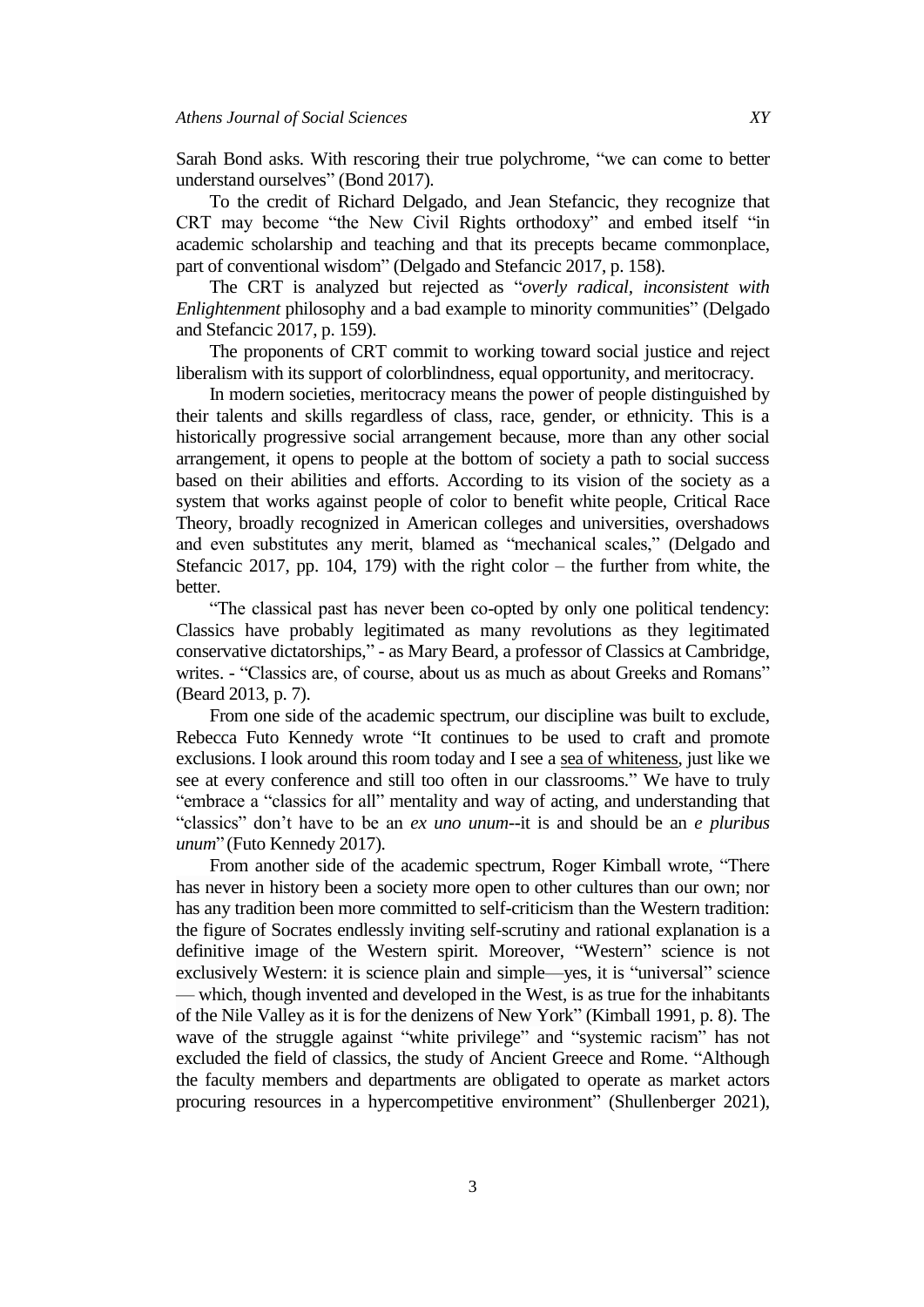and students are mostly imbued with utilitarian goals, either their own or those transferred from their parents who are paying tuition bills (Beye 1998), the wind of cultural wars (Adler 2016, pp. 19, 23, 123–124, 127–130, 133,162) did not disappear from the sails of the *Black Athena* controversy, presented and symbolized by this collocation. When you hear someone – be the student, a colleague, or an amateur -- say that they are interested in classics because of "the Greek miracle" or because Classics is "the foundation of western civilization" and "culture," Donna Zuckerberg, the Editor-in-Chief of *Eidolon*, recommends, "Challenge that viewpoint respectfully but forcefully. Engage them on their assumed definition of "foundation," "Western," "civilization" and "culture." Point out that such ideas are a slippery slope to white supremacy. Seek better reasons for studying Classics" (Zuckerberg 2016).

From another side of the academic spectrum: "We are now seeing efforts to ban classics of Western and American literature and remove some famous texts, declared racist or sexist, celebrated on social media. But canceling Homer for whom loyalty, responsibility, courage, and "clear head" are life-saving qualities is not virtue-signaling. It is broadcasting ignorance" (Hanson 2021). Even in the Soviet Union, where a connection with people was the "party line," similar to our political correctness, it was an official cultural motto, although not always followed in practice: "It is necessary to raise common readers to the level of great writers, not to lower great writers to the level of common readers" and this is an allegoric rule for setting standards in education and beyond, so the label of "elite" as well as "overprized" can work as an attraction.<sup>4</sup>

#### **The Points of Retreat**

 $\overline{a}$ 

In 1988, Stanford University's faculty senate voted to replace the University's Western Culture sequence with *Culture, Ideas, and Values* (CIV). It was "a slight improvement on the original course in Western culture because they retain enough of the core readings so that the educational purpose of the original is not lost, and at the same time, they enrich course work with reading outside the European tradition" (Searle 1992, p. 106) but had the significant symbolic meaning.

By 1990, the national debates over political correctness (PC) commenced with a *New York Times* article by Richard Bernstein, "The Rising Hegemony of Politically Correct" published on October 28, 1990. And the "political purpose (*political, not academic!*) *Black Athena* is, of course, to lessen European cultural arrogance‖ (Bernal 1987, p. 73). So, the presence of Critical Race Theory in the study of Classics is no surprise.<sup>5</sup> It has sharpened one of several issues, which, in light of America's historic burden, its original sin, is the topic of lasting interest – race, slavery, and consequences.

<sup>&</sup>lt;sup>4</sup>I remember a student's explanation for self-selective enrollment to some of my classes: "Nobody wants to look not smart enough."

<sup>5</sup> Society of Classics' Annual Gathering: [https://www.insidehighered.com/news/2019/03/04/new](https://www.insidehighered.com/news/2019/03/04/new-video-shows-exactly-what-was-said-during-heated-discussion-annual-gathering)[video-shows-exactly-what-was-said-during-heated-discussion-annual-gathering.](https://www.insidehighered.com/news/2019/03/04/new-video-shows-exactly-what-was-said-during-heated-discussion-annual-gathering)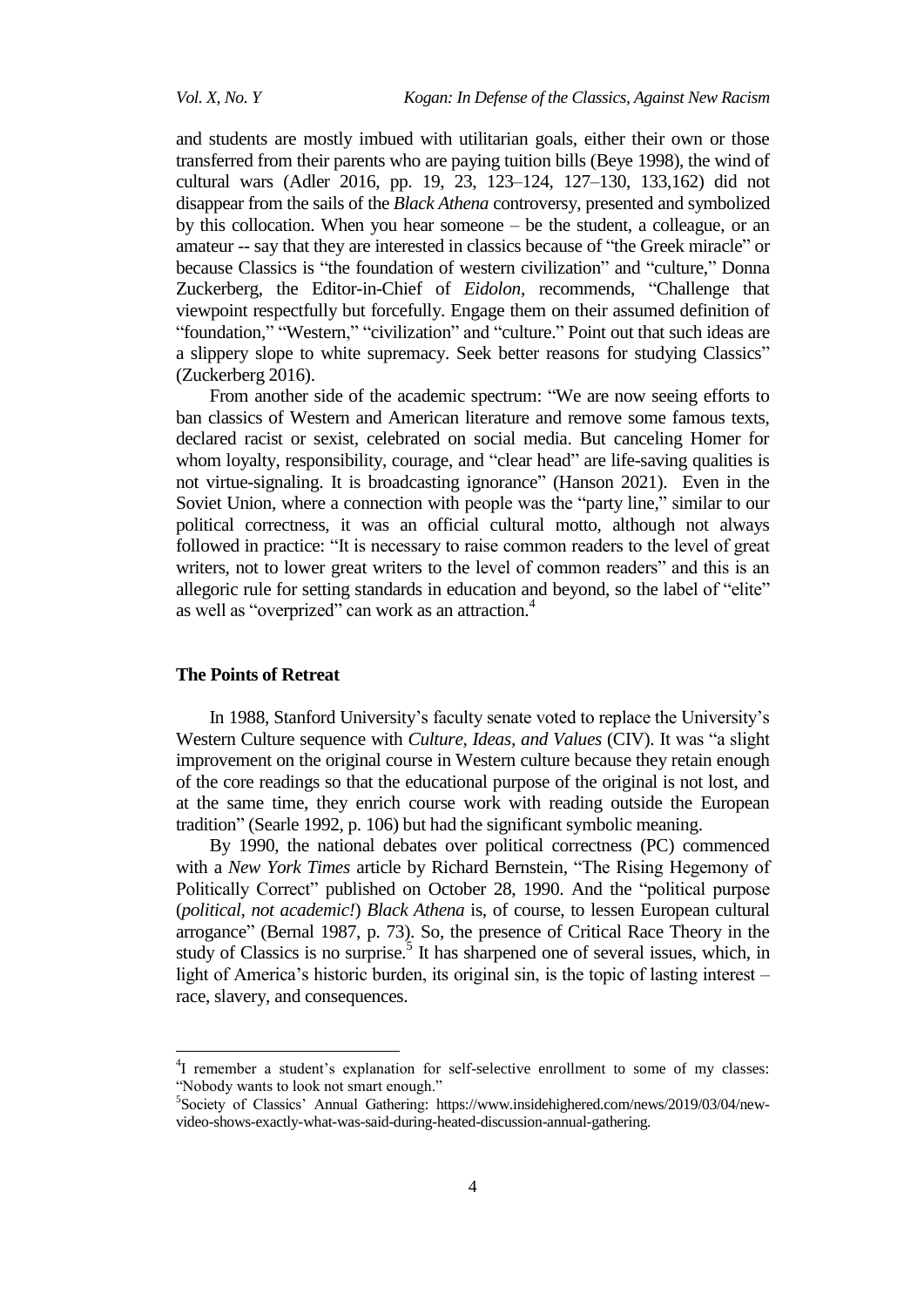W.E.B. Du Bois' idea of the "Talented Tenth" refers to the one in ten Black men who have cultivated the ability to become leaders of the Black community by acquiring a college education, writing books, and becoming directly involved in [social change](https://en.wikipedia.org/wiki/Social_change) (Battle and Wright 2002, pp. 654–672, Jucan 2012, pp. 27–44). Du Bois strongly believed that the Black community needed a [classical education](https://en.wikipedia.org/wiki/Classical_education_movement) to reach their full potential, rather than just the [industrial education.](https://en.wikipedia.org/wiki/Industrial_education) He saw classical education as the pathway to bettering the Black community. "The Negro race, like all races, is going to be saved by its exceptional men. - W.E.B. Du Bois wrote. - The problem of education, then, among Negroes must first of all deal with the Talented Tenth; it is the problem of developing the Best of this race that they may guide the Mass away from the contamination and death of the Worst, in their own and other races." He supported the idea that the object of all true education is not to make men carpenters; it is to make carpenters men.<sup>6</sup>

One of the Talented Tenth, Dan-el Padilla Peralta is a black, undocumented immigrant from the Dominican Republic, whose mother brought him to New York and had decided to take the adversities of life without English and papers (Padilla Peralta 2015).

He is "obviously brilliant and once found liberation in the classics," the way so many others did, - wrote Andrew Sullivan. - He becomes "a prodigy in classical scholarship" (Sullivan 2021).

Dan-el Padilla Peralta has been supported by white people against US immigration law all the way up to Princeton, Oxford, and Stanford, some of the best educational institutions, to master Greek and Latin and, finally, teach Classics at Princeton, and, at the pinnacle of that, speak against the historical foundation of this society, what he has understood is a white man-dominated slaveholding structure fraught with systemic racism (Poser 2021).

In the Dominican Republic, where Padilla Peralta came from, the racial hostility toward Haiti, whose population is black, can be traced back to Haiti's invasion and occupation of the Dominican Republic from 1822 to 1844. During this time, Haiti replaced Dominican institutions with transplants of its institutions and Haitian customs into the Republic and imposing Haitian Creole instead of the Dominican Spanish language (Metz 1990, p. 10). Thus, black is associated with Haitian invasion and oppression.

## **Not All Slaves Were Black**

 $\overline{\phantom{a}}$ 

The very fact that certain Africans were called slaves reflected the fact that *white* people, who were enslaved centuries before, were slaves. The word, not only in English but in other European languages and Arabic, was derived from the name Slaves (Sowell 2009, pp. 306–309).

"In ancient Mesopotamia, Egypt, and Greece, there were considerable conceptual overlaps between foreigner and servitude**,** and even greater one

<sup>6</sup>W.E.B. Du Bois, The Talented Tenth: http://teachingamericanhistory.org/library/index.asp/docu ment/thetalented-tenth/.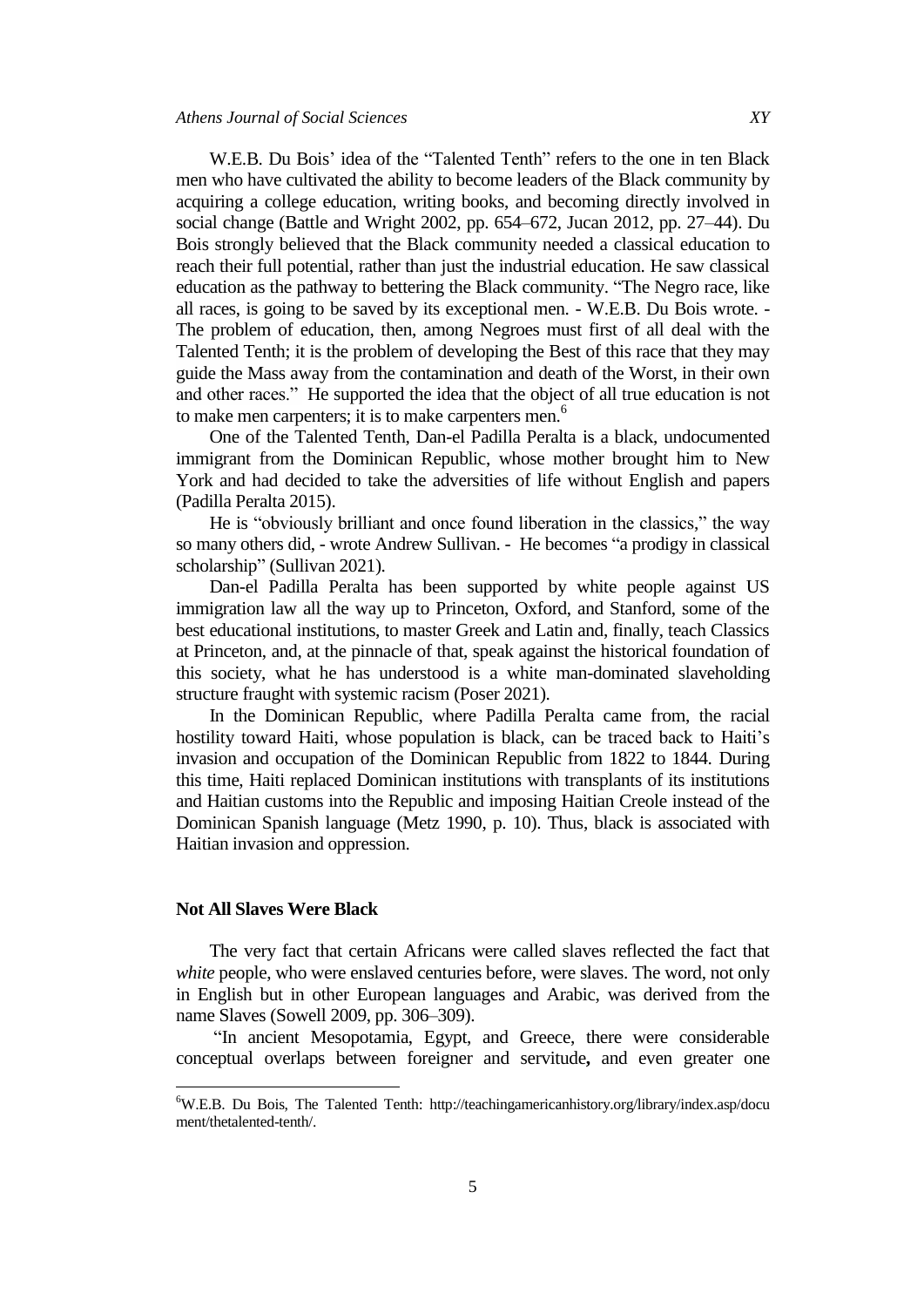between women and slave.The later association is epitomized by the Sumerian ideogram for "slave," which combines the element for "women" with that for "mountain," the symbol of foreign lands for living in flat Mesopotamia. The Chinese character for "slave" merely contains the radical for "women" with a phonetic sign to indicate its pronunciation" (Bernal 1995, p. 988).

When in a counterpunch to anti-black historical aberrations, Marcus Garvey (Martin 1983) spoke about the Greeks stealing from Africa, "he was not creating a new historiography; he was creating a new mythology." For black Americans, the African origin of Greece is a myth of self-identification and self-ennoblement, the kind of "noble lie" that is, to use Bernal's term, the fabrication; but such fabrications may build confidence, and encourage marginalized groups to quit the margin and participate in the common culture. "In that sense, they may be useful and even 'noble.' And even if helps black people to gain confidence, it will teach them, and any other people who believe the myth, that facts can be manufactured or misreported to serve a political purpose (*what we see now in the work of*  "*cancel culture*"<sup>7</sup>) that origins are the only measure of value; that difference is glory or danger, when in fact it is a common, challenging fact of life, that the true knowledge of customs, language and literature is unimportant for understanding the nature of culture. However, the cultural legacy of Greece belongs to all as the legacy of other cultures and their contributions belong to each other, and all of us" (Lefkowitz 1992, p. 36).

It is well-known that Aristotle's *Politic* relates slavery to human inferiority. However, just following his endorsement of "natural" slavery, Aristotle agrees that war captives who became slaves are not necessarily natural slaves, and so should not be enslaved (Thornton 2000, p. 77).

According to Victor Davis Hanson and John Heath, Greeks saw slavery as the accident of life that anyone can be a victim of (Beye 1998). In the ancient world slavery was not predicated on color or purported racial inferiority, as it should be according to Critical Race Theory*,* but on an accident of life. Heraclitus says that war "makes some slaves, others free." The same disaster could be brought on by a siege or pirate attack. It was a horrible institution, but with some flexibility, so Diogenes could say, pointing to a Corinthian buyer: "Sell me to him, he needs a master" (Hanson and Heath 2001, p. 114).

Ex-slaves in Petronius's Satyricon assume that slavery is bad and unlucky but often a temporary start, which can be circumvented by more cunning, so slaves can outwit their witless masters and end up with cash, status – *and slaves of their own*, as some American blacks had (Kroger 1985). Having been open to the vagaries of life, a Greek could not be bothered that his slave was a better man than he is, something unacceptable for an American plantation owner with a pseudogenetic creed (Hanson and Heath 2001, p. 114).

"In Greece, the gulf between master and slave was not so great as to close off any possibility of empathy" (Thornton 2000, p. 63). A slave tutor was more than just an attendant; he also had responsibility *for shaping his charge's character* (Thornton 2000, p. 64).

 $\overline{a}$ 

<sup>7</sup> https://countercurrents.org/2020/09/case-against-cancel-culture/.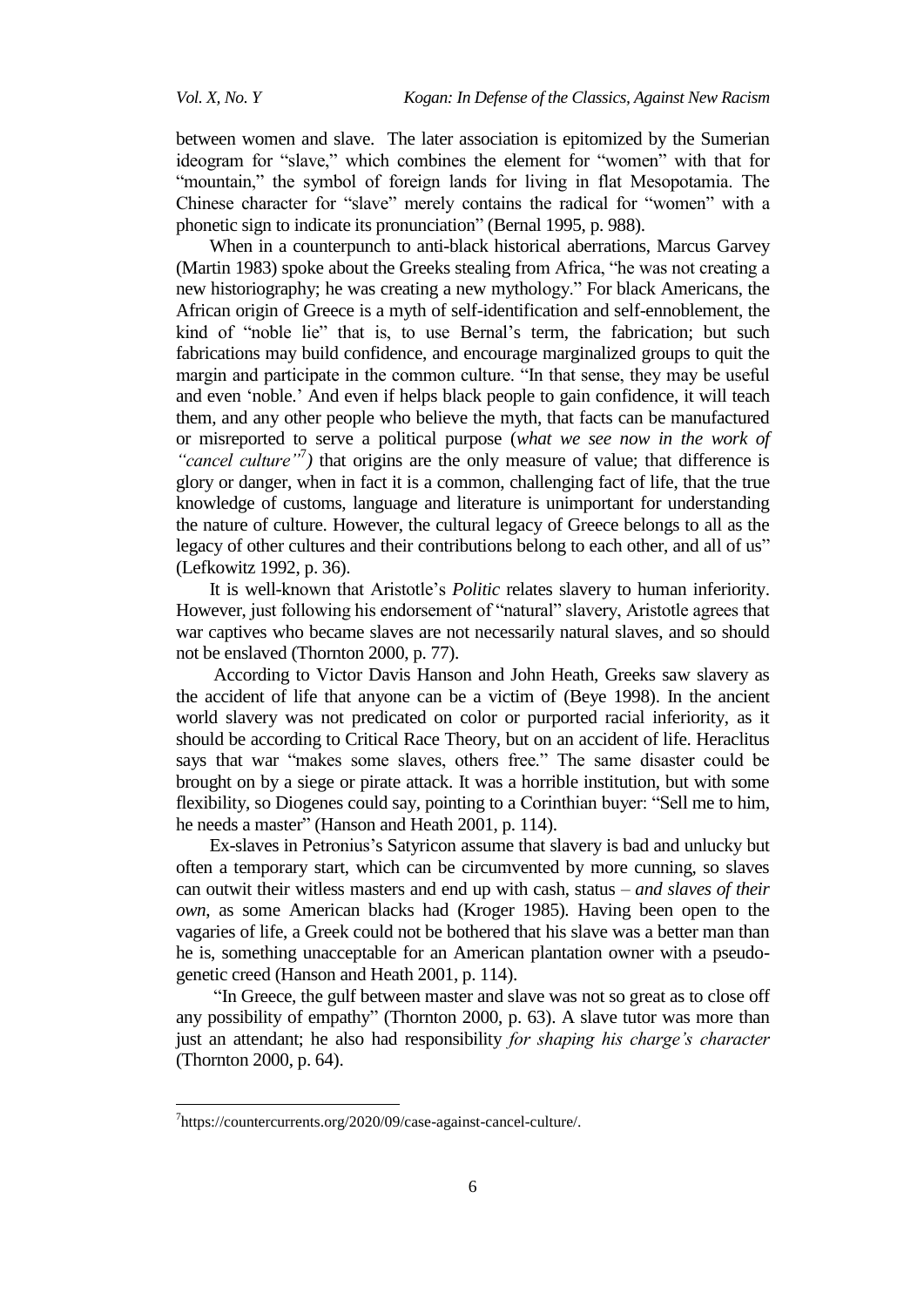Examples abound in Greek history of the mass liberation of slaves. "We hear frequently of slaves given freedom for fighting alongside their masters, made citizens in times of population decline, armed by cagey insurrectionists, and manumitted upon the death of their master. Slavery in the Classical world was clearly a mutable and debated enterprise, with the distinction between bound and free often blurred in a way unknown in the American South (Hanson and Heath 2001, p. 113).

Greek slaves could be bankers or even professors; they could be chained and die in mines, but the true evil of slavery in the ancient world was more often the reality of non-existence in the political community life, "a forfeiture more *bitter to any Greek or Roman adult* male than it is conceivable to us" (Hanson and Heath 2001, p. 112).

To the Greeks, the advent of chattel slavery in the city-state delineated the rights of citizens (*another hot topic today, undocumented Padilla Peralta's trauma*), and highlighted the divide between slave and free in a way unknown to the serfdom and palace culture of the Near East and Egypt. A free Greek could now be defined by what he was not. In no other language of the time was there the word for freedom, or the more concrete "free citizen."

According to Bruce Thornton, we see in Aristotle the consequences of making slavery an object of rational analysis. Once that happened, it could become an object of criticism as well (Thornton 2000, p. 78). Nowhere else in the ancient world can one find slaves and slavery discussed in a "Greek" critical way. "There the debate began, and once the Greeks made slavery an object of free thought, analysis, and discussion, the possibility of challenging the institution itself opened up (Thornton 2000, p. 82). Aristotle would add that we Americans have *outlawed slavery only to treat millions of free men* as little more than slaves (Hanson and Heath 2001, p. 115).

Greek inheritance has meaning and influence regardless of color, but some people are mostly interested in the color of Socrates and Cleopatra. "How do you read Aristotle and conclude that the most salient quality of his genius was that he was "white"? (Sullivan 2021). According to M. Bernal, St. Clair Drake attributes anti-black colorism to the rise of the Persian Empire and rigid dualism of Zoroastrianism, with its perpetual battle between good and evil symbolized by light and dark, or white and black, respectively (Drake 1987). There is evidence of Africans being seen in both Hellenistic Greece and Rome as bringers of misfortune. This attitude was even more intense in early Christianity, as reflected by Jerome's Latin translation of the bride's line in Song of Songs, in which the Hebrew and Greek texts render "I am black and beautiful" as "I am black **but** beautiful" (Bernal 1995, p. 998).

The students who believed that Socrates and Cleopatra were blacks assumed "we had deliberately tried to deny the truth, that we had used (or misused) history as yet another means of enforcing European political domination" (Lefkowitz 1992, p. 30).

Some Afro-centrists deride ancient Greeks as Affirmative Action kids of the West; (Sullivan 1990, pp. 19–21) others added fuel to the fire with claims that M.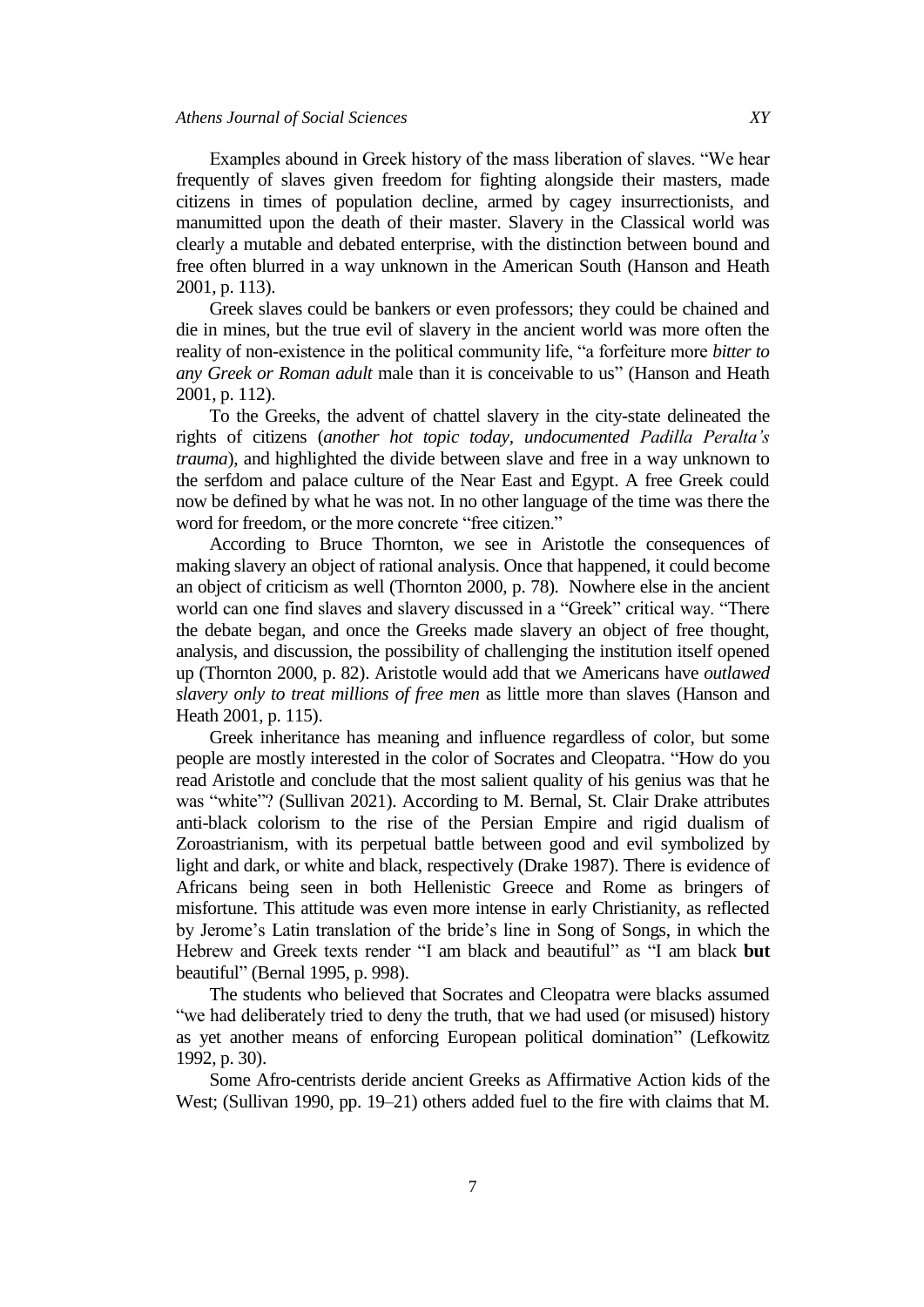$\overline{a}$ 

Lefkovitz thinks is easily refuted: that Europeans are "ice" people, cold, calculating, and destructive, and Africans are "sun" people, warm, natural, and peaceful (Lefkowitz 1994, p. 107).

Anyway, in the semantics of popular culture, whiteness is often associated with innocence and goodness. Brides wear white on their wedding day to signify purity. "Snow White" is a universal fairy tale of virtue and just reward. In contrast, darkness and blackness often carry connotations of evil and menace. Whiteness is normative; it sets standards in dozens of situations (Delgado and Stefancic 2017, pp. 85–86).

Accordingly, white Americans have devalued black skin color. Blackness, in general, has been associated with discouragement, despair, depression, coldness, the unknown, the haunting shadow, and the nightmare. This negative blackness concept, probably originating from the associations with day and night.<sup>8</sup>

## **The Offensive Game of Colorism**

American Blacks long ago adopted this negative blackness concept. For several reasons, they identified with the white ego ideal. Thus, for decades within the American black culture, the owners of black skin resigned themselves to the fact that they were "negative," inferior, and less attractive (Anderson and Cromwell 1977, pp. 76–88).

This was true even within the Negro Ivy League, Historically Black Colleges and Universities. With the onset of the Black Power Movement, students embraced blackness (Gasman and Abiola 2016, pp. 39–45).

As Joel Williamson shows, light men are having difficulty marrying as they choose because light women seem to be calculating the advantages to their future children of marrying darker (Williamson 1995, p. 191). Although Parish's study is now about 75 years old, (Parrish 1946, pp. 13–20) similar attitudes about skin color prevail among today's Black youth. Many believe that light skin is feminine and dark skin is masculine, and very light-skinned boys and very dark-skinned girls often suffer from being at odds with this cultural stereotype (Russel-Cole et al. 1992, p. 66).

Yet a light-skinned wife is not always an asset for a successful Black man, especially if he is in the public eye. When the dark-skinned Marion Barry first campaigned for mayor of Washington, D.C., as a militant advocate of Black causes, some Blacks accused him of hypocrisy, since he had, after all, married a light-skinned woman. Afraid that his wife, Effi, was becoming a political liability, Barry bought her a sunlamp and told her to try to make herself darker. When that

<sup>&</sup>lt;sup>8</sup>So, "liberation" from the natural darkness of night may come from migration to places of white nights where this phenomenon occurs, including Russia, Finland, Greenland, Iceland, Norway, Canada and Alaska. Many of these destinations celebrate the summer solstice in their own way but St. Petersburg honors the entire white night period with its own festival. See Salisbury Vanita. "Top 8 Summer solstice celebrations around the World." June 18, 2020. *Lonely Planet*.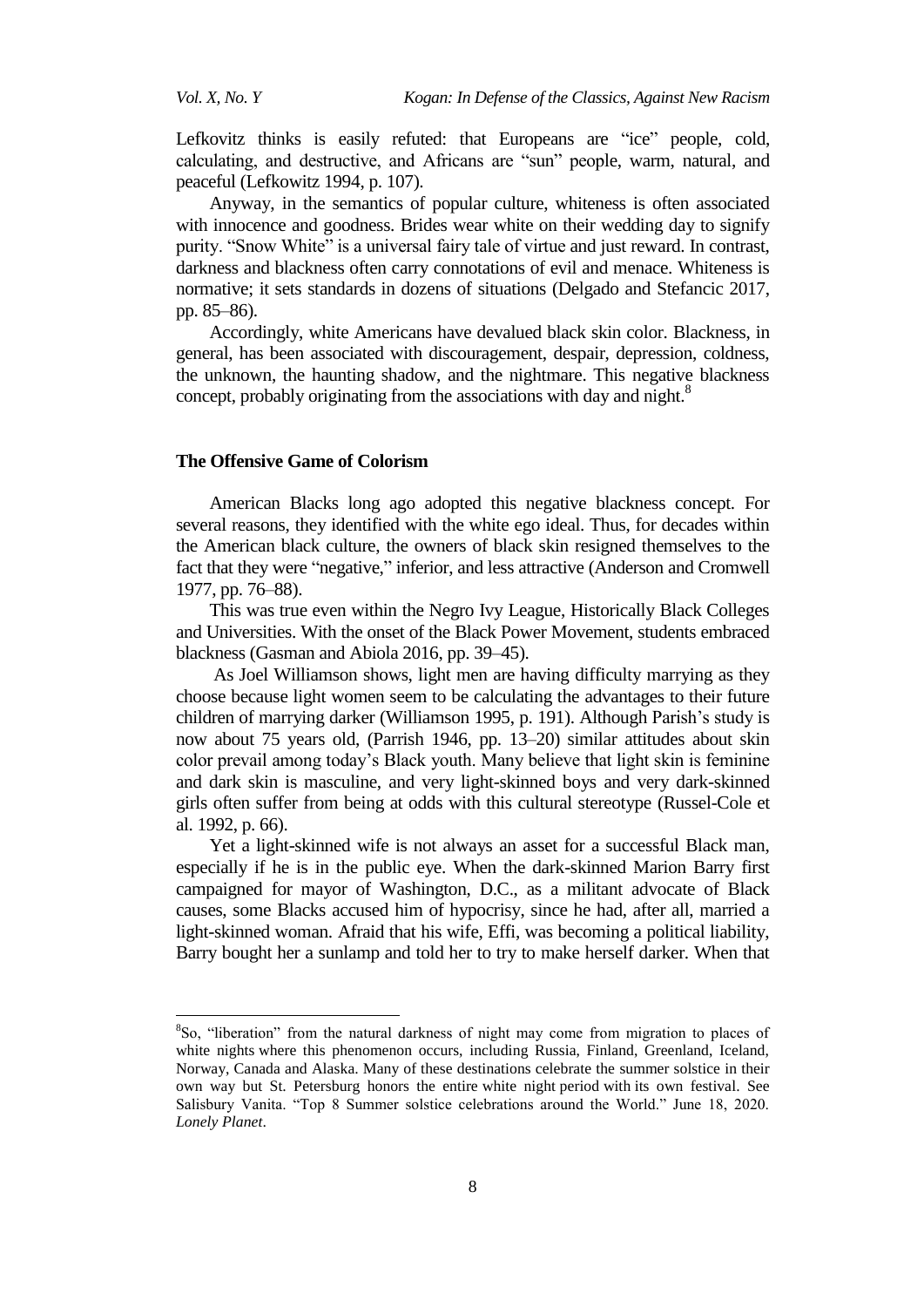failed, he sent her to the Hilton Head Beach Resort in South Carolina to work on a suntan (Russel-Cole et al. 1992, p. 108).

Traditionally, the color complex involved light-skinned Blacks' rejection of Blacks who were darker. Increasingly, however, the color complex shows up in the form of dark-skinned African Americans spurning their lighter-skinned brothers and sisters for not being Black enough (Russel-Cole et al. 2013, pp. 195– 199, Gasman and Abiola 2016, p. 42).

Attitudes about skin color among African Americans occasionally erupt in this manner in the workplace. Feelings of resentment toward those who are lighter or prejudice against those who are darker are common sources of job-related color harassment (Wilder 2018, pp. 1978–1987).

Tensions between Blacks about skin color and features may also be fueled by the tendency of Whites to hire and promote light-skinned Blacks over those who are darker (Russel-Cole et al. 1992, p. 125).

The color complex even includes attitudes about hair texture, nose shape, and eye color, and leads Blacks to discriminate against each other (Hunter 2007, pp. 237–254). "Because the color complex has long been considered unmentionable, it has been called the "last taboo" among African Americans" (Russel-Cole et al. 1992, p. 2). In the 20 years since the first edition of "*The Color Complex*" in 1992, things have not improved. Instead, "skin-color prejudice has gone viral and appears to be infecting ever-greater numbers of people around the world" (Russel-Cole et al. 2013, p. 246). But playing with color symbolism is fraught with irony; not all blacks are "white," and some whites are still "black."

In March 1938, U.S. President F. D. Roosevelt convened a 32-nation conference at Evian, France, to discuss the resettlement of German and Austrian Jewish refugees to other lands. At that time, Nazi Germany was still agreeing to let Jews emigrate if they transferred their assets to the German government. The assembled nations endorsed the idea of resettlement but given the xenophobia and moods of the Depression-era in effect, no nation was expected to take more than a few thousand refugees. However, only the Dominican Republic, led by Rafael Trujillo, expressed a willingness to accept between 50,000 and 100,000 Jews. Historians believe Trujillo hoped that, after his brutal massacre of 25,000 Haitians in 1937, accepting Jewish refugees might repair his image internationally. Though himself a mulatto, Trujillo strongly believed in white superiority, and became a "blancophile." Trujillo's middle name was Leónidas, after the Spartan king who martyred himself with 300 of his soldiers at Thermopylae, and who has become an icon of the far right. "Playing the race card" reminds of the Nazi's glorification of Sparta. After 1933, German scholars who identified themselves with the new Nazi regime defined Sparta as a quasi-Nationalistic institution (Rebenich 2002, p. 334).

However, Trujillo granted visas to a thousand Jews in hope that young European Jews who were to live in Sosúa, a special community established for them, would marry Dominican women and produce light-skinned offspring (Levy n.d.).

An incident involving his daughter Flor de Oro also was a factor in Trujillo's decision. She attended school in France between 1930 and 1932 and was snubbed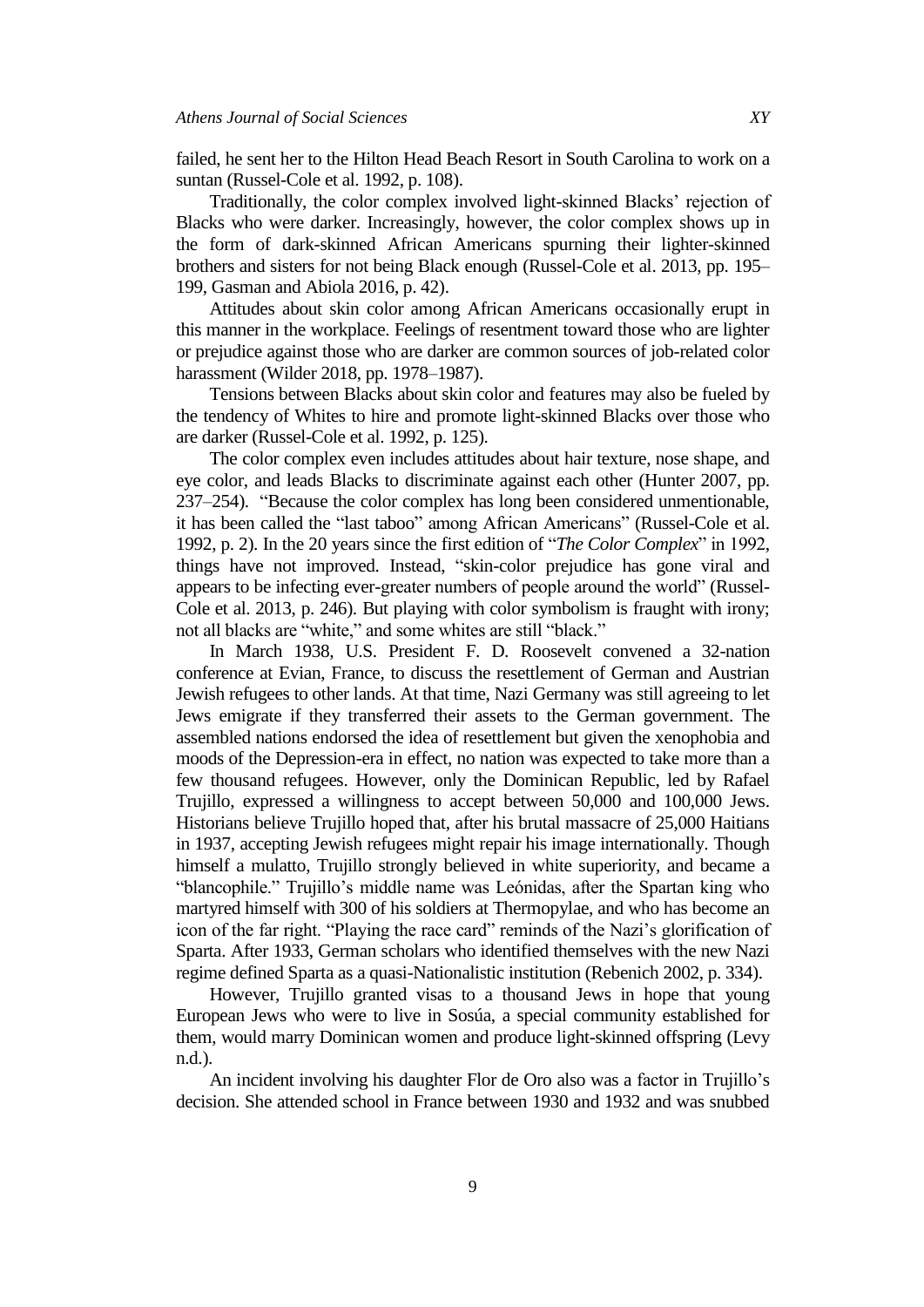by her French classmates, except for a Jewish girl who befriended her (Metz 1990, p. 17).

So, the Dominican Republic was the only country that agreed to accept Jewish immigrants. "Had the originally projected 100,000 refuges settled in Sosua, its story may have been different," but it happened only to a handful, while 99,000 were annihilated in the Holocaust (Metz 1990, p. 22).

Padilla, it seems to A. Sullivan, was able "to resolve some of the huge challenges of modernity and his own psyche and background by surrendering his mind and soul to a purely racial, and thereby tribal, analysis of the world." Andrew Sullivan, like many others, "prefers another form of liberation — out of race and identity and into learning, out of one's own identity and into others', out of the present and into the past, another world entirely, waiting to be explored and understood" (Sullivan 2021).

#### **More Persons from the Tenth**

 $\overline{a}$ 

According to Dan-El Padilla Peralta, "That scholarly merit can, even in the minds and hearts of supporters and well-wishers, be decoupled from the fact of my Afro-Latinity is why the rage will continue to burn brightly. If this discipline is to cherish the minds of scholars of color, it must begin by cherishing their bodies and all the legacies of racism past and present that are seared into their flesh."<sup>9</sup>

The quality of studies and writing are excluded from Padilla's equation, probably in exchange for the color of skin. Last summer the University of Chicago's English department explained that its Ph.D. program would be accepting only applicants interested in working in and with Black studies because ―English as a discipline has a long history of providing an aesthetic rationalization for colonization, exploitation, extraction, and anti-Blackness" (Shullenberger 2021). But this is the only fair basis for publication; is it not? Is omitting such a "trifle" as quality not self-explanatory? $10$ 

While writing as a correspondent for the "Washington Post" in Africa, Keith Richburg, unlike Dan-el Padilla, asks, "Are you black first, or journalist first? (Or *scholar first?*) Are you supposed to report and write accurately, and critically, about what you see and hear? Or are you supposed to be pushing some kind of black agenda, protecting black American leaders from tough scrutiny, treating black people and black issues differently? … Was I not called a dictator, just because he happened to be black? … Pan Africanism, as I see it ... prescribes a kind of code of political correctness in dealing with Africa (*and black Americans*), an attitude that says black America should bury its head in the sand to all that is wrong in Africa (*and good in America*) and play up the worn-out demons of colonialism, slavery and western exploitation of minerals (*or the new demon of systemic racism*), or otherwise is said to be playing into the old 'white conspiracy" (Richburg 2000, p. 125).

<sup>9</sup> <https://medium.com@danelpadillaperalta/some-thoughts-on-AIS-SCS> 2019.

<sup>10</sup>Dan-el Padilla - The Haunted House of Classics: https://www.youtube.com/watch?v=sqbJl71 H1t0.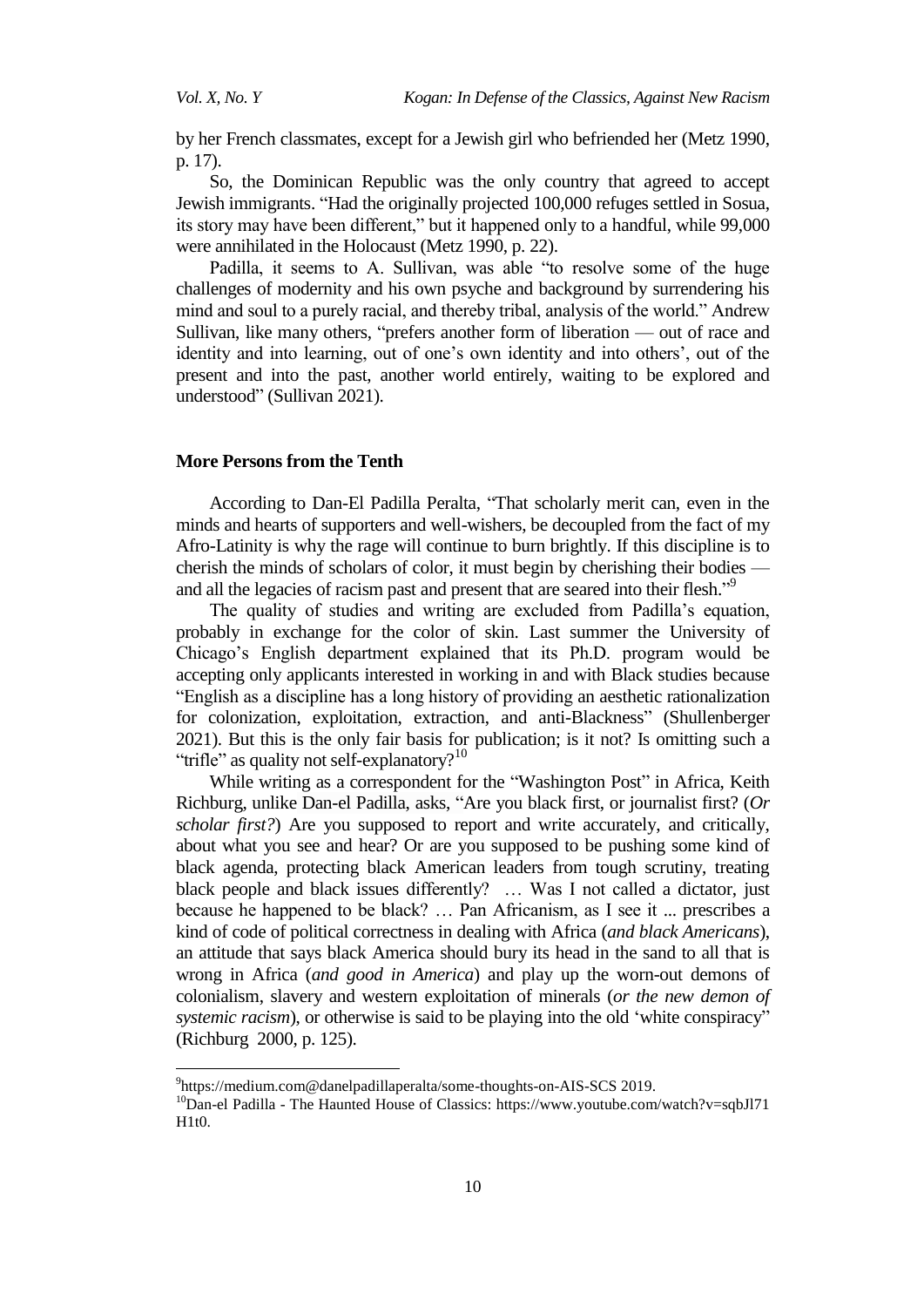Unlike Dan-el Padilla Peralta, Ward Connerly believed that his skin color should not be a factor in a public policy debate. "It should not be relevant," he said (Ambinder 1998). Connerly's ethnic heritage is a mix of Irish, black, French, and Choctaw Indian, but he identifies himself as black "because blackness is an experience and others have forced that experience upon me" (Connerly 2001, pp. 24–26).

He attended American River Junior College and then Sacramento State College, graduating with a BA in political science in 1962. A year later, he married, similar to Dan-el, a white classmate. Connerly ran his own consulting and public housing development company for more than two decades and became a millionaire. In 1993, he was appointed by the governor to the University of California Board of Regents, where he served until March 2005 (Bearak 1997, p. 1).

According to CRT, Affirmative Action is the policy that strives to increase minority enrollment, activity, and membership, often intending to diversify a certain environment such as a school or workplace (Delgado and Stefancic 2017, p. 167).

Unlike Dan-el Padilla Peralta, Ward Connerly opposes affirmative action out of what he calls a "passion for fairness." He believes race-based remedies only prolong America's racial divisions and inequities. In his memoir, *Creating Equal*, Connerly says race is "a scar" in America that he first saw as a toddler in the segregated South. He yearns for race consciousness to dissolve in America's melting pot, but without the government turning up the heat.

―My fight against race preferences has sharpened my appreciation for the principles that are at the core of the American experiment," Connerly writes in his memoir. "I feel more fully a citizen now – more part of this nation – than ever before in my life" (Connerly 2000, p. 365).

When your society forces you to check the box and decides whether you win or lose in the competitions of life based on the box that you check, your freedom is diminished. And so it was that, as a regent, I discovered that the University of California was really using different standards to admit people. We were classifying them on the basis of whether they're African-American, or Chicano, or Latino, or American-Indian, or Asian, or white. We're making people fill out these silly little boxes and saying if you fill out this one these are the number of points that you get, if you fill out this one these are the number of points that you get (Connerly 2000, pp. 24–26).

### **From Thermopylae to the Legal Insurrection**

On January 6, Padilla Peralta turned on the television minutes after the windows of the Capitol were broken. In the crowd, he saw a man in a Greek helmet with TRUMP 2020 painted in white. He saw flags embroidered with the phrase that Leonidas is said to have uttered when the Persian king ordered him to lay down his arms: *Molon Labe*, the laconism for "Come and take them," which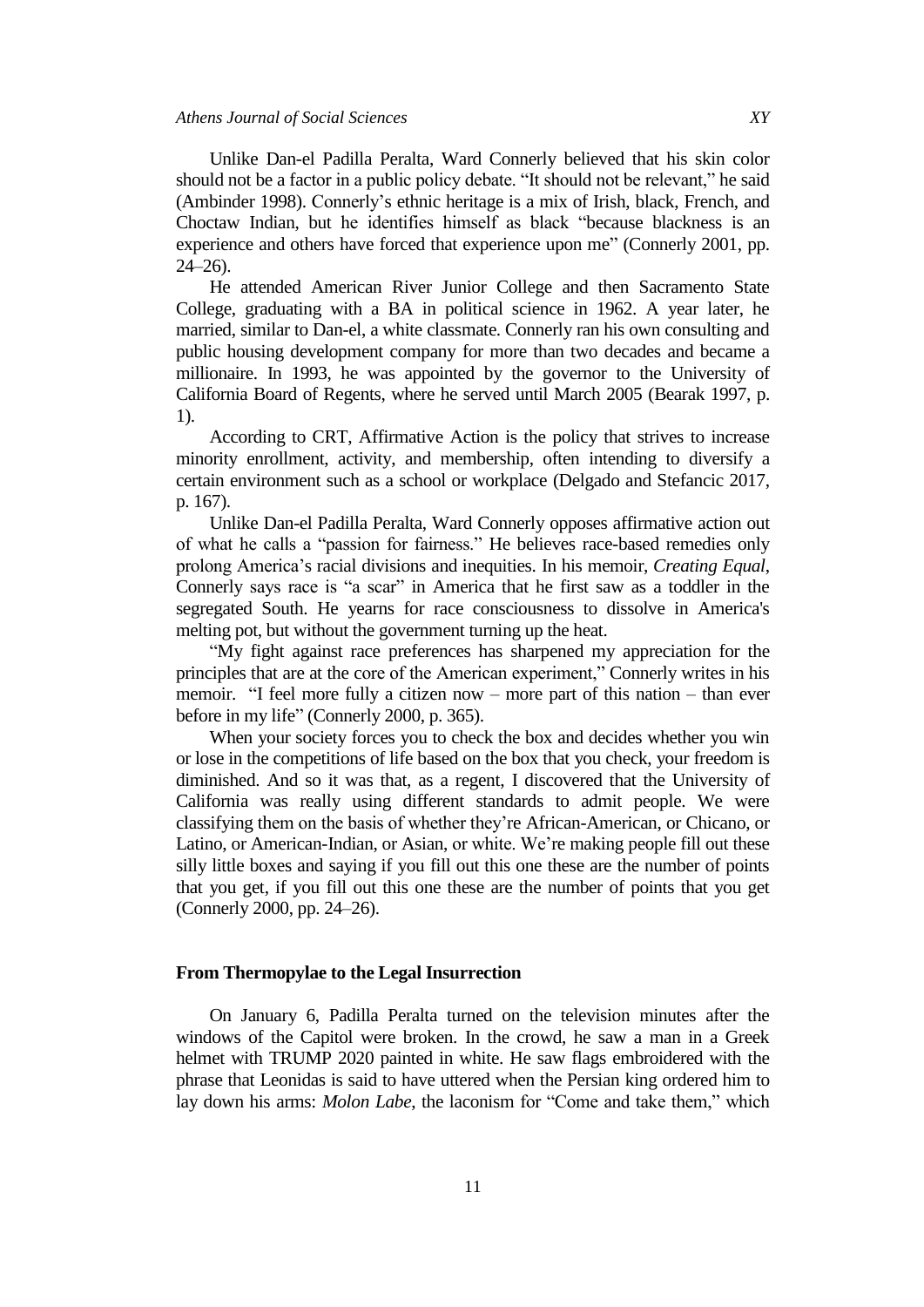$\overline{a}$ 

has become a slogan of American gun rights activists. A week after the riot, Representative Marjorie Taylor Greene, a newly elected Republican from Georgia who has liked posts on social media that call for killing Democrats, wore a mask stitched with the phrase when she voted against impeachment on the House floor (Poser 2021).

However, the words of Leonidas, as it is expected from the laconic words, open to other things.

The battle at Thermopylae is a contentious point in the study of Classics. It is a well-known and widely publicized fact that the current political movement white nationalists - glorifies King Leonidas and his Spartan men. This connects the current cultural struggle with Sparta, one of two prominent ancient city-states, while Classics heritage is usually associated with another one, Athens. This is the essential point of perception and interpreting history as having roots from two main political arrangements – democracy, represented by Athens, and a totalitarian state, represented by Sparta. "The sole business of the Spartan citizen was war, to which he was trained from birth" (Russell 1961, p. 95).

Speaking about Spartans, we remember the sad words of M.I. Finley: "They knew how to die like heroes; they never learned to live like men."<sup>11</sup> But "it cannot be denied that, for a long period, the Spartans were successful in their main purpose, the creation of a race of invincible warriors. The battle of Thermopylae (480 B.C.), though technically a defeat, is perhaps the best example of their valor" (Russell 1961, p. 98). Let us not forget that the idea of patriotism, played out at Thermopylae, cannot be overshadowed by any Racist interpretation of Greece's past. "Some may even argue that we should only teach and discuss with the general public aspects of the ancient world that will not offend anyone - wrote Rebecca Futo Kennedy. - But when that goal of inoffensive appeal runs against the goal of scholarly honesty, we do our field no favors" (Futo Kennedy 2017).

The epitaph, attributed to the poet Simonides, in very modest terms, glorifies the battle at Thermopylae, fought in 480 B.C. "Foreigner, go tell the Lacedaemonians that we lie here obedient to their commands" (Russell 1961, p. 99). Even in the former German Democratic Republic, "which normally was more interested in the slave system than the military history of Greece and Rome, Leonidas was not entirely forgotten" (Rebenich 2002, p. 335).

Thermopylae is the symbol of the West's heroic self-defense. ("The most valiant are sometimes the most unfortunate," - wrote Michel de Montaigne.- "Thus there are triumphant defeats that rival victories.‖) And the Persian invasion is the

<sup>&</sup>lt;sup>11</sup>On 28 March 1952, Rutgers University Professor Moses Finley appeared before the United States Senate Subcommittee on Internal Security and invoked the [Fifth Amendment](https://en.wikipedia.org/wiki/Fifth_Amendment_to_the_United_States_Constitution) regarding his association with Communism. On 12 December 1952, Rutgers's Board of Trustees resolution declared, "It shall be cause for immediate dismissal of any member of faculty or staff" to fail to co-operate with government inquiries. On 31 December 1952, Rutgers dismissed Finley. (See Osborn 2017). Moses Finley wrote about Sparta the following: "During the Peloponnese war, Sparta sent a round of proclamations asking helots to choose from among their ranks those who have distinguished themselves against the enemy, so they could be rewarded with their freedom. Two thousand were selected, and Spartans then secretly murdered them all" (Finley 1962, p. 173). Moses Finley lost his job and county for the state which treated its citizens as Sparta had treated helots.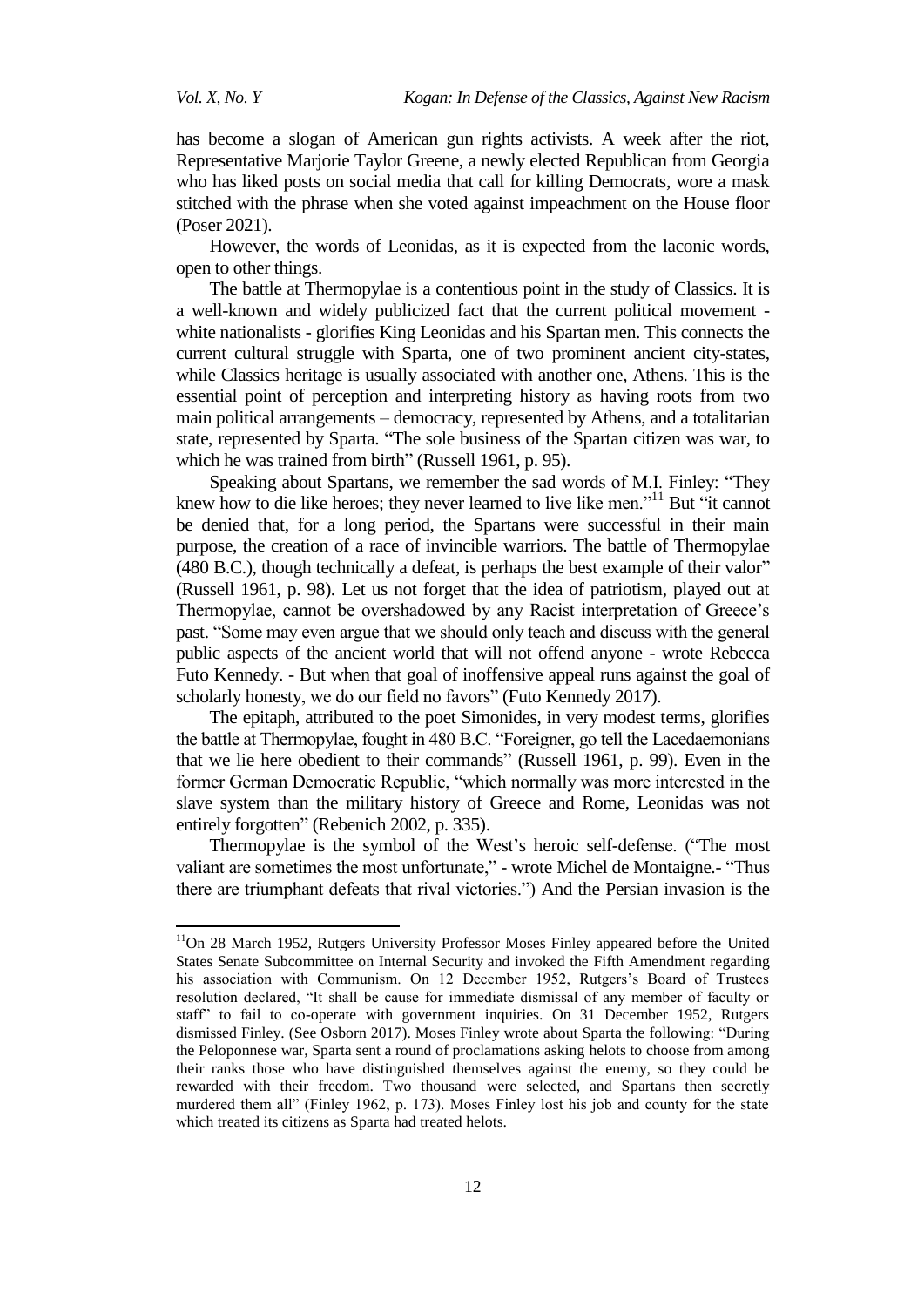symbol of a formidable threat to the tiny West by the huge East. ("If the issue of that day had been different, the Britons and the Saxons might still have been wandering in the woods,"- wrote J.S. Mill.) In addition to that, as Ernle Bradford righty stresses, Thermopylae brought to Greeks a sense of unity, something that we need, too. $^{12}$ 

The same laconic expression - *Molon Labe*, the laconism for "Come and take them‖ - speaks not only for the right to bear arms; it speaks as much for the freedom of speech and press.

We all are politically engaged and divided but professional duty still stands and makes scholars different from the mob – at least, the existence of other points should be recognized, and answering its arguments is the issue of academic standing.

"This is a power play. ... What we're seeing going on, on campuses and in the culture, more broadly, is an exercise of power to prevent open debate of ideas," Jacobson said during the two-hour gathering hosted by the Legal Insurrection Foundation.<sup>13</sup>

#### **The Ambivalence of the Past**

―This entwining of the white supremacist assumptions of the Enlightenment with ancient Greece and Rome means the classics are therefore fatally tainted. You can arrive at this deranged conclusion, it seems, in two contrived ways, - writes Andrew Sullivan. - One is to view the ancient world as some kind of founding proof of the superiority of the "white race," whatever that means. Imperialists and fascists have always loved this theme; Mussolini was especially fond of it. The very word "fascism" comes from the Roman "fasces," a bound bundle of logs that were used to signify the authority of the state. In the same *New York Times* piece, we are reminded that the "marchers in Charlottesville, Va., carried flags bearing a symbol of the Roman state; online reactionaries adopted classical pseudonyms; the white-supremacist website Stormfront displayed an image of the Parthenon alongside the tagline "Every month is white history month" (Sullivan 2021).

In his understandable moral outrage against white Americans, parading at Charlottesville, and rioting on Capitol Hill, Dan-el Padilla Peralta gives them the whole ancient world. And this is too much. To make Ancient Greece and Rome responsible for proto-Nazi and neo-Nazi activities is not true and not fair. From Damon Linker's wide historical perspective, it would be similar to lessening the two millennia of Europe to the history of antisemitism, which sadly is its integral

 $\overline{\phantom{a}}$ 

<sup>&</sup>lt;sup>12</sup><sup>4</sup>The last stand of King Leonidas and the Spartans was told as the golden story of my youth. Since then it would seem to have been downgraded, perhaps because their military outlook and stubborn courage had made them unattractive to a hedonistic society" (Bradford 1980, p. 14). Transcribed excerpts from Booker T. Washington's Atlanta Exposition Speech, September 18, 1895, read, "As we have proved our loyalty to you in the past... In all things that are purely social we can be as separate as the fingers, yet one as the hand in all things essential to mutual progress."

<sup>&</sup>lt;sup>13</sup>The Legal Insurrection Foundation: [Discussion](https://www.youtube.com/watch?v=jWtuZGqsLIM)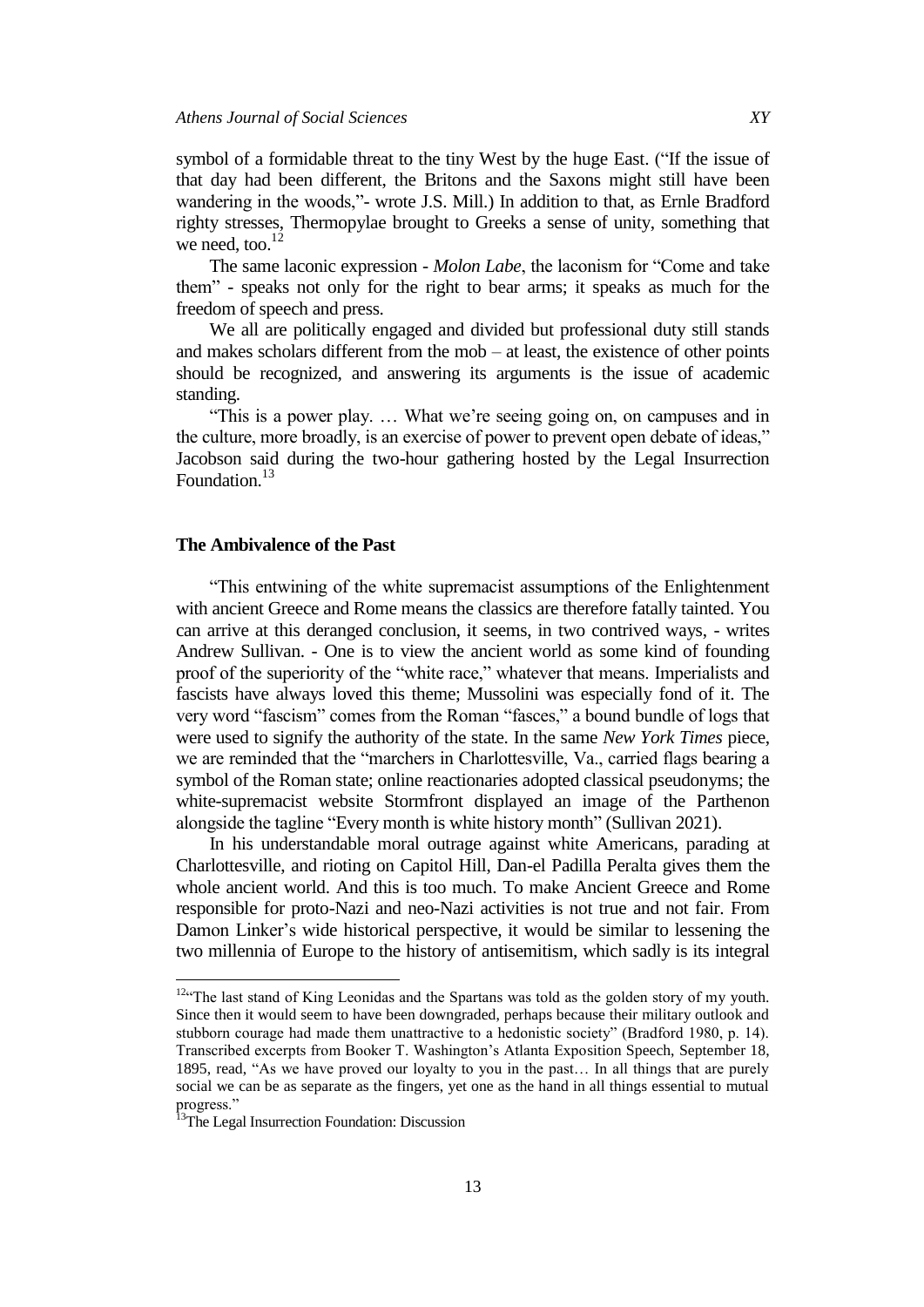part. However, "the world in both the present and past cannot be reduced to any single account of its unfolding" – such approach "would be evidence of intellect in the grip of a kind of hysteria" (Linker 2021).

In 1981, when the renowned Israel Philharmonic Orchestra tried to play a piece from Wagner's opera *Tristan und Isolde* as an encore, a Holocaust survivor jumped onto the stage, opened his shirt, and showed scars inflicted in a Nazi concentration camp. The conductor, Zubin Mehta, stopped the performance (Brilliant 1981).

In an unsettling way, we now listen to Wagner through Hitler's ears. Moshe Brilliant wrote, "I doubt that anyone would have been more confounded by this turn of events than Theodor Herzl, the founder of Zionism, who was deeply under Wagner's spell. As Herzl once recalled, ‗I, too, believe that I heard such a fluttering of wings while I wrote that book. I worked on it every day to the point of utter exhaustion. My only recreation was listening to Wagner's music in the evening, particularly to "Tannhäuser," an opera which I attended as often as it was produced. Only on the evenings when there was no opera did I have any doubts as to the truth of my ideas.' The book in question was *The Jewish State* [\(Ross](https://www.newyorker.com/contributors/alex-ross) 2012).

Underscoring the close ties between Christianity and Judaism and calling the Holocaust denial "madness," Pope Francis told an interviewer that "inside every Christian is a Jew.‖ In an interview published in Spain's *La Vanguardia* newspaper, the pope said dialogue between the two faiths can sometimes be a "hot potato."

―I believe that interreligious dialogue must investigate the Jewish roots of Christianity and the Christian flowering of Judaism," Francis said, "I understand it is a challenge, a hot potato, but it is possible to live as brothers." Francis' statement seems to go further than his predecessor, St. John Paul II, who made headlines in 1986 as the first pope to visit Rome's main synagogue and declared Jews to be the "elder brothers" of the Christian faith. "Every day, I pray with the Psalms of David. My prayer is Jewish, and then I have the Eucharist, which is Christian," the Argentine pontiff added [\(McKenna](https://www.ncronline.org/authors/josephine-mckenna) 2014).

So, our past is truly ambivalent and is the same as our present; the past is an integral part of it.

These are the words of an American journalist, who happened to be African American, working for the *Washington Post* amid a fratricidal war in decolonized Africa. "If that original ancestor hadn't been forced to make that horrific voyage, I would not have been standing there that day on the Rusumo Falls bridge (between Rwanda and Tanzania) a journalist – a mere spectator – watching the bodies glide past me like river logs. No, I might have instead been one of them – or have met some similarly anonymous fate in any one of the countless ongoing civil wars or tribal clashes on this brutal continent. And so I thank God my ancestor made that voyage. Does it sound shocking? Does it sound almost like a justification for the terrible crime of slavery? Does it sound like this black man has forgotten his African roots? Of course, it does, all that and more. … I sympathize with Africa's pain. I recoil in the horror at the mindless waste of human life and human potential. I salute the gallantry and dignity of sheer perseverance of the Africans.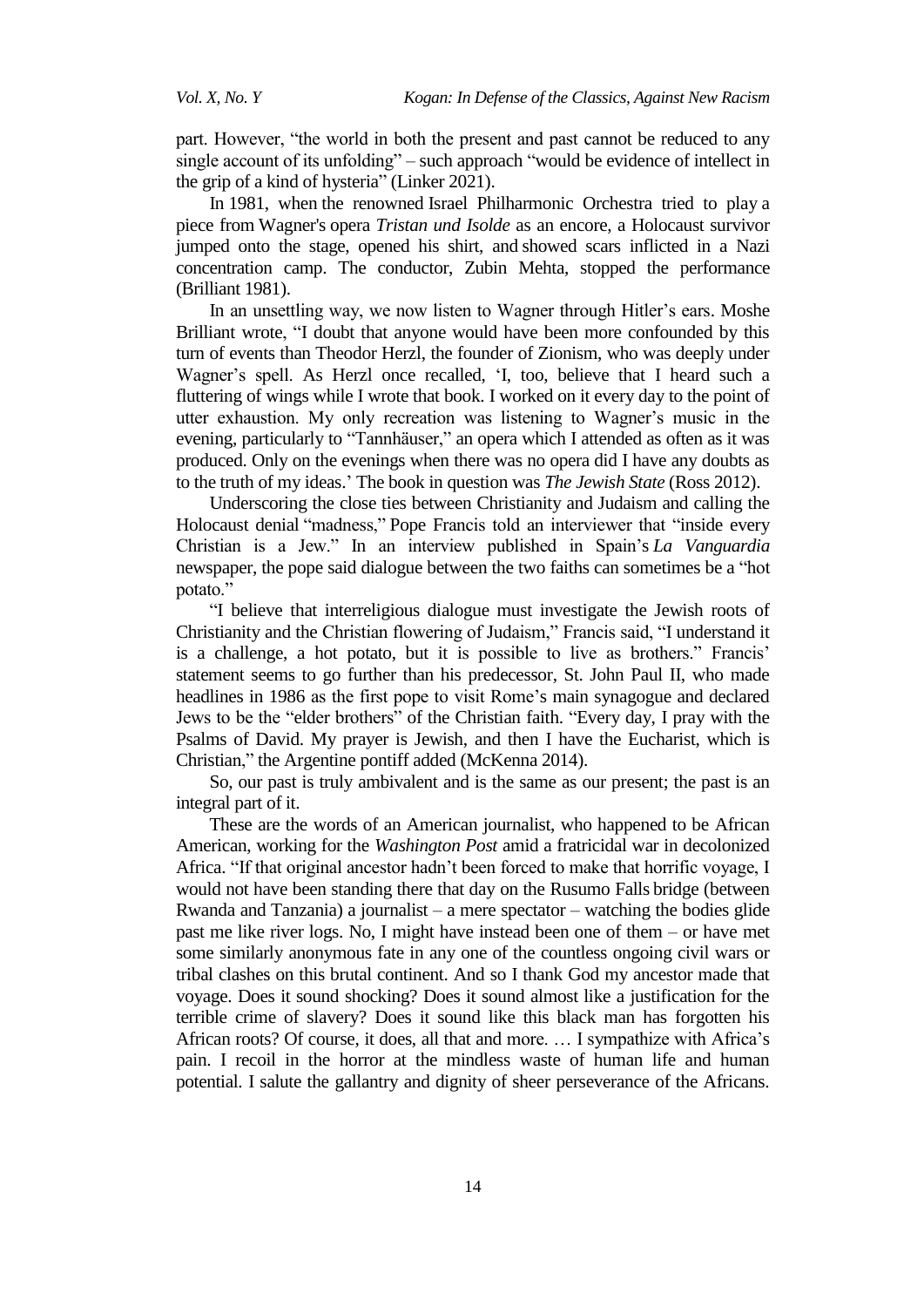But most of all, I feel secretly glad that my ancestor made it out – because, now, I am not one of them(Richburg 2000, p. 125).

### **Conclusion**

Ancient Greece and Rome are with us so much that everybody wants to cling to them. Away from the hot academic debates on whether ancient Greece received seeds of its culture from Egypt, Asian people, or somebody else, it is different from parents or grandparents more than similar to them. Regardless of origin, the "product" is completed as something of independent value. The Parthenon had been built for life before death, independently from the pyramid of Khufu, built for life after death; and the Acropolis is as independently great as Giza. And both are great human achievements in their own kind.

The wave of the struggle against "white privilege" and "systemic racism" did not pass the field of classics, the study of Ancient Greece and Rome. Critical Race Theory asserts that racism is a fundamental and integral part of our society and works against people of color to benefit white people (Delgado and Stefancic 2017, pp. 8-11).

Supporters of Critical Race Theory insist that their ideas and programs are irrefutable because disagreement and dissent are just proof of "white fragility," unconscious biases, or internalized white supremacy. Straight, white, Englishspeaking, Christian males are members of the oppressor class. To them, equality is "mere non-discrimination" and provides "camouflage" for white supremacy, patriarchy, and oppression (Rufo 2021, Pluckrose and Lindsay 2020).

Ibram X. Kendi, Director of the Center for Anti-Racist Research, has proposed the creation of the Federal Department of Anti-Racism with the power to nullify, veto, or abolish any law at any level of government and curtail the speech if the political leader and others are deemed insufficiently "antiracist" (Kendi 2019).

In modern societies, meritocracy means power of people distinguished by their talents and skills regardless of class, race, gender, or ethnicity. This is a historically progressive social arrangement because, more than any other social arrangement, it opens to people at the bottom of society a path to social success based on their abilities and efforts. Critical Race Theory, broadly recognized in American colleges and universities, presents reality in two colors only. It overshadows and even substitutes any merit, blamed as "mechanical scales," (Delgado and Stefancic 2017, pp. 104, 179) according to color – white is wrong, non-white is good. This is a blunt contradiction to Martin Luther King, Jr.'s, 1963 famous "I Have a Dream" speech: "I have a dream that my four little children will one day live in a nation where they will not be judged by the color of their skin, but by the content of their character."

This simplistic two-color social structure for everything is enthusiastically supported by young romantics who have never lived in the Soviet Union or Communist China. This is a war against knowledge, which is not new; German, Austrian, and Chinese students burned books, Soviet officials declared genetics a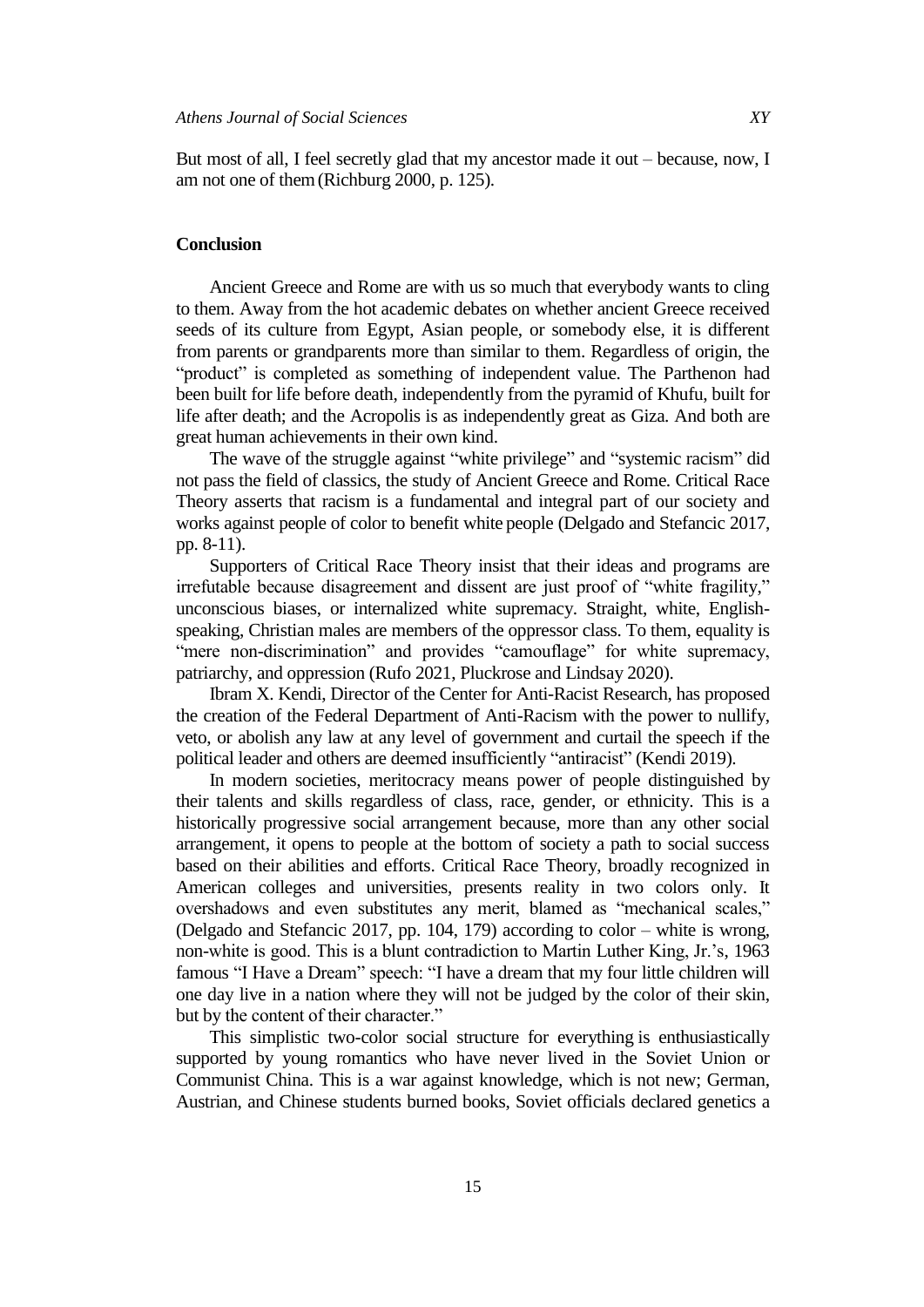pseudoscience, the Khmer Rouge killed doctors, teachers, and other people who could count to 20, and China's Red Guard, or *Hóng Wèibīng,* committed nothing less than Cultural Revolution.

Regardless of the intentions of its shakers and movers, Critical Race Theory fails to distinguish truly important differences between individuals and groups. It pretends to help marginalized minorities but harms them by providing a false base for satisfaction. However, this approach is quite convenient for replacing professional knowledge with the loud noise of mind "decolonization," proponents of which are strengthening in numbers. Critical Race Theory disorients presumed beneficiaries and turns out to be the new racism, in this case, aimed as discrimination against whites.

The spark of its prominence in classics and humanities was given by Dan-el Padilla Peralta, whose personal story (Padilla Peralta 2015) is charged with symbolism. He is a black, undocumented immigrant from the Dominican Republic whose mother brought him to New York and had decided to take the adversities of life without English and papers, in the hope for a better life for her sons. He has been supported by white people against US immigration law all the way up to Princeton, Oxford, and Stanford, some of the best educational institutions, to master Greek and Latin and, finally, teach Classics at Princeton. At the pinnacle of this position, he speaks against the historical foundation of this society, what he has understood is a white man-dominated slaveholding structure fraught with systemic racism. Inside the "white structure of oppression," after graduation from Princeton as a 2006 salutatorian, Padilla Peralta earned a master's degree from Oxford and a doctorate from Stanford, all while bypassing the US regulations on immigration, and with the unselfish help of many people. Unlike Ward Connerly or Keith Richburg, Dan-el Padilla Peralta believes that his skin color should be a factor in a public policy debate, making race a new definition of merit.

His personal life story and topic of work, and the aim of his intellectual and civic revolt – this is the intersection where the current cultural war conflagrations are. A Russian joke plays well here: In our family, only a computer has memory, and only dogs show gratitude.

In his book *Tenured Radicals*, Roger Kimball notes that the privileged beneficiaries of the spiritual and material achievements of our history, "out of perversity, ignorance, or malice, have chosen to turn their backs on the culture that nourished them and made them what they are." It was published in 1990, 30 years ago; there are new people in old comfortable shoes.

Why is today's racism new? Because the official society moved from protecting historical victims, who presently are not victims anymore, to discriminating against historical winners, who are not winners anymore. From Critical Race Theory's perspective, Racism against Us, who were victims, is unfair, shameful, and harmful; racism against Them, who were oppressors, is just, praiseworthy and beneficial.

Positive Discrimination or Affirmative Action programs exist in the USA, India, Malaysia, Nigeria, and other countries as a broadly recognized way to correct historical injustice. Winners who, in most visible cases, happen to be white, try to pay dues to the retrospective non-white victims of oppression. They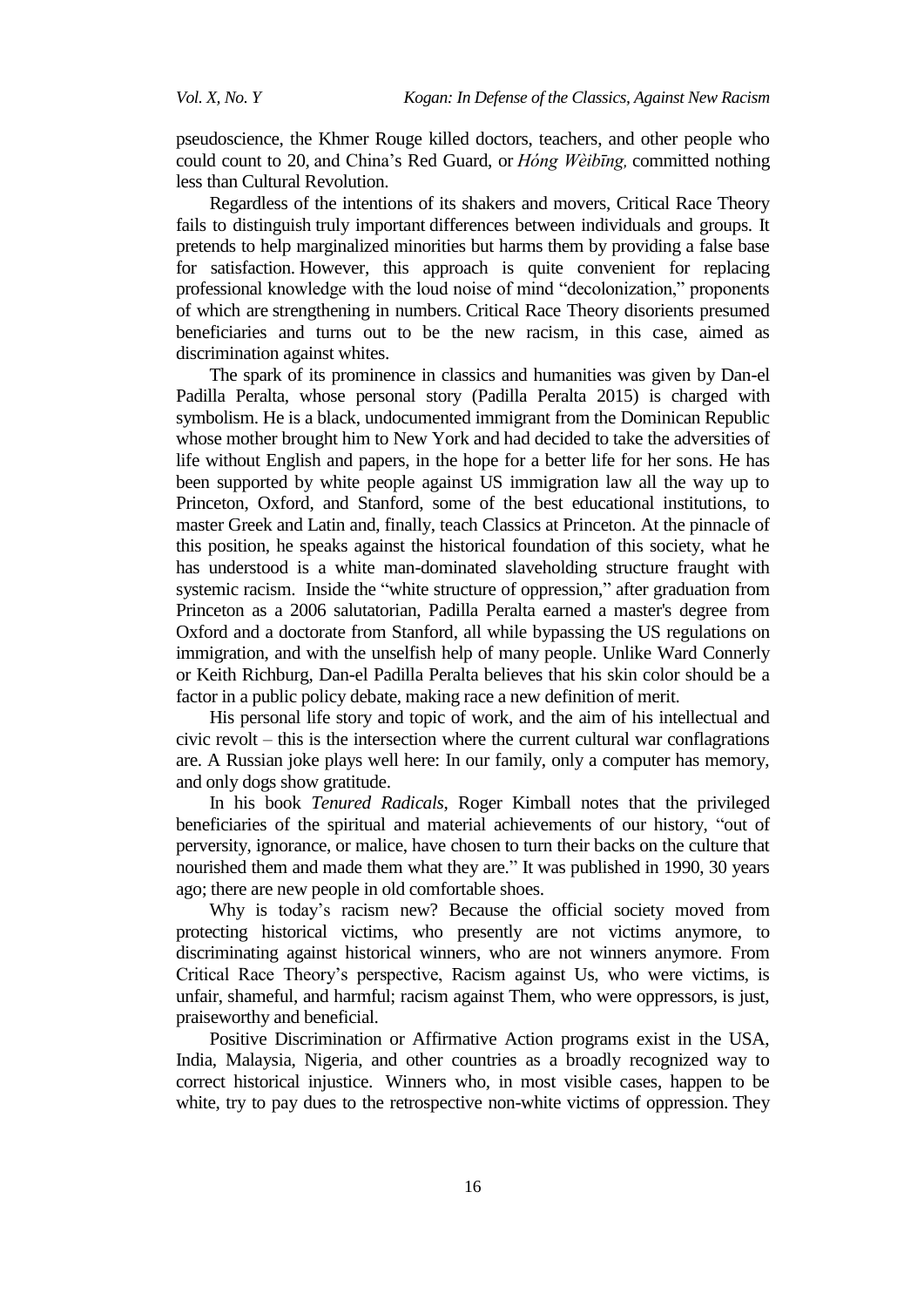are set for a long and hard way: no shame, no conscience, nothing extra. It is possible to apply Affirmative Action to history classes through acceptance and grading, but not to History itself. Slavery and the dominance of men, which nullify the value of Classics in the eyes of fighters against "white supremacy," were everywhere, while Democracy was in Athens and Rome only. So, to promote truth and our dignity, the Classics must stay.

#### **References**

- Adler E (2016) *Classics, the cultural wars, and beyond*. Ann Arbor: University of Michigan Press.
- Ambinder MJ (1998, April 7) *California regent defends prop. 209*. The Harvard Crimson.
- Anderson C, Cromwell RL (1977) Black is beautiful and the color preferences of Afro-American youth. *The Journal of Negro Education* 46(1): 76–88.
- Battle J, Wright E (2002) [W.E.B. Du Boise's talented tenth: a quantitative assessment.](https://www.jstor.org/stable/3180968) *Journal of Black Studies* 32(6): 654–672.
- Bearak B (1997, July 27) *Questions of race run deep for foe of preferences*. The New York Times.
- Beard M (2013) *Confronting the classics. Traditions, adventures, and innovations*. New York London: Liveright Publishing Corporation.
- Bernal M (1987) *Black Athena*: *the Afroasiatic roots of classical civilization*. In *The Fabrication of Ancient Greece*, *1785-1985*, volume 1, 73. New Brunswick, NJ: Rutgers University Press.
- Bernal M (1995) Race, class, and gender in the formation of the Aryan model of Greek origins. *The South Atlantic Quarterly* 94(4): 988.
- Beye C (1998) *Who killed Homer? The demise of classical education and the recovery of Greek wisdom*. Bryn Mawr Classical Review, Free Press: 98.5.12.
- Bond S (2017) *Whitewashing ancient statues: whiteness, racism and color in the ancient world*. Forbes.
- Bradford E (1980) *The Thermopylae: the battle for the west*. New York: Da Capo Press.
- Brilliant M (1981, October 17) *Playing of Wagner in Israel provokes disturbance*. Special to the New York Times.
- Connerly W (2000) *Creating equal: my fight against race preferences*. San Francisco: Encounter Books.
- Connerly W (2001, April 16) *Don't box me in. An end to racial checkoffs*. National Review.
- Delgado R, Stefancic J (2017) *Foreword by Angela Harris. Critical Race Theory. An Introduction*. 3rd Edition. New York: New York University Press.
- Drake StC (1987) *Black folks here and there*, volume 1. Los Angeles: Center for Afro-American Studies, University of California.
- Finley ML (1962, August 2) *The myth of Sparta*. The Listener.
- Futo Kennedy R (2017) *Why I teach about race and ethnicity in the classical world*. Eidolon.
- Gasman M, Abiola U (2016) Colorism within the historically black colleges and universities (HBCUs). *Theory into Practice* 55(1): 39–45.
- Hanson VD (2021, January 8) *Is the wisdom of Homer immune to cancel culture?* Toronto Sun.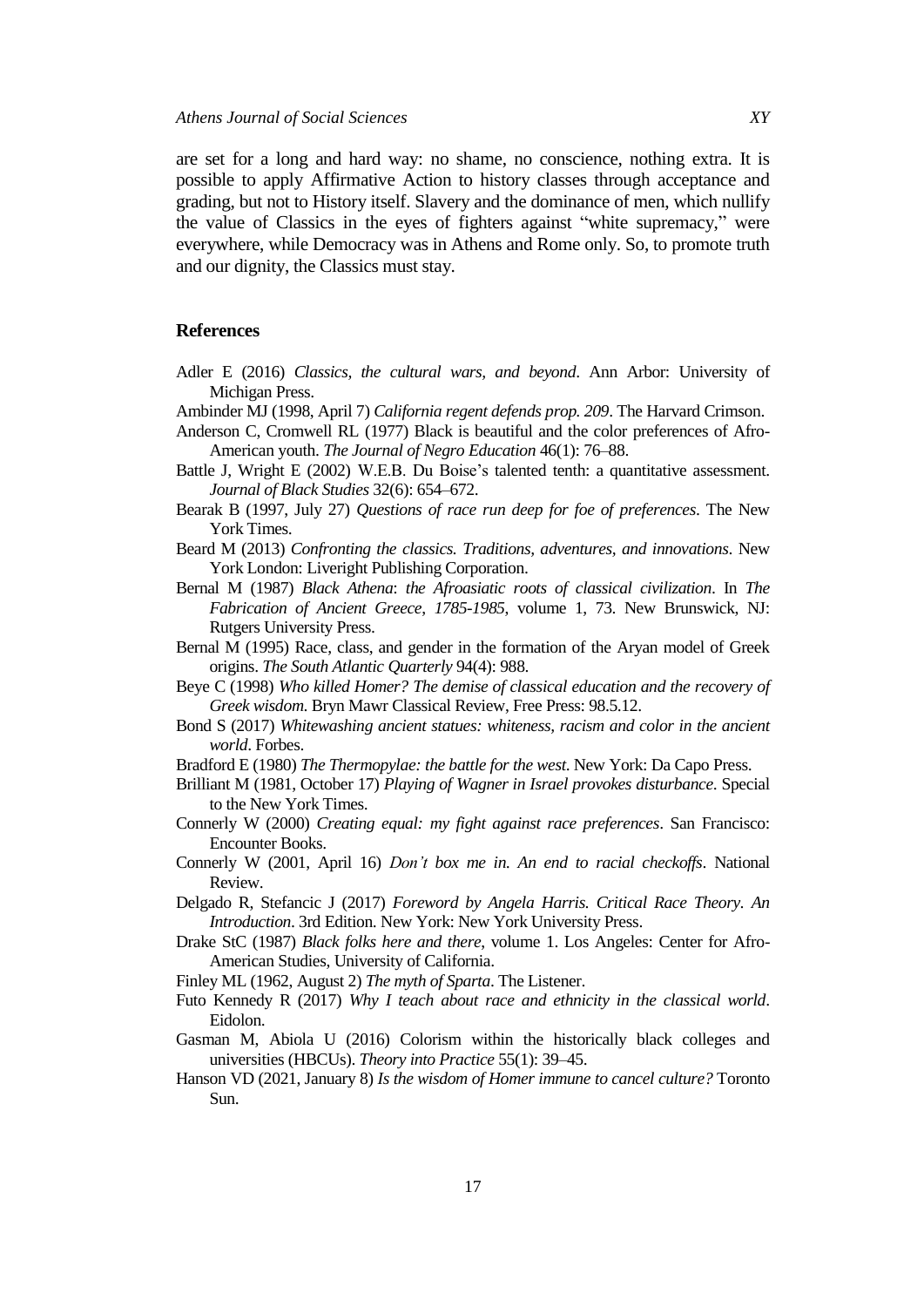- Hanson VD, Heath J (2001) *Who killed Homer? The demise of classical education and recovery of Greek wisdom*. San Francisco: Encounter Books.
- Hunter M (2007) The persistent problem of colorism: skin tone, status, and inequality. *Sociology Compass* 1(1): 237–254.
- Jucan M (2012) "The Tenth Talented" v. "The Hundredth Talented": W. E. B. Du Boise's two versions on the Leadership of the African American community in the 20th century. *American, British and Canadian Studies* 19: 27–44.
- Kimball R (1991) *"Tenured radicals": a postscript*. New Criterion.
- Kendi IX (2019) *How to be anti-racist*. New York: One World.
- Kroger L (1985) *Black slave owners: free black slave masters in South Carolina, 1790- 1860.* Columbia, S.C.: University of South Carolina Press.
- Lefkowitz M (1992, February 10) *Not out of Africa. The origin of Greece and illusion of Afrocentrists*. The New Republic.
- Lefkowitz M (1994) Multiculturalism, uniculturalism, or anticulturalism? In E Kurzweil, W Phillips (eds.), *Our Country, Our Culture: The Politics of Political Correctness*, 107. Boston: Partisan Review.
- Levy L (n.d.) Dominican Republic provides Sosua as a haven for Jewish refugees. In *The Jewish Virtual Encyclopedia.*
- Linker D (2021, February 8) *Cancel the classics*. The Week.
- Martin T (1983) *Markus Garvey, hero: a first biography*. Dover, Mass.: Majority Press.
- [McKenna](https://www.ncronline.org/authors/josephine-mckenna) J (2014, June 16) *[Religion news service,](https://www.ncronline.org/authors/religion-news-service) [Vatican.](https://www.ncronline.org/channel/vatican)* The Francis Chronicles.
- Metz A (1990) Why Sosua? Trujillo motives for Jewish refugee settlement in the Dominican Republic. *Contemporary Jewry* 11(1): 3–28.
- Osborn R (2017, January 15) *The impact of Moses Finley*. British Academy Review, No. 29.
- Padilla Peralta D (2015) *Undocumented: a Dominican boy's Odyssey from a homeless shelter to the Ivy League*. New York: Penguin Books.
- Parrish C (1946) Color norms and color notions*. Journal of Negro Education* 15: 13–20.
- Pluckrose H, Lindsay J (2020) *Cynical theories: how activist scholarship made everything about race, gender, and identity* – *and why this harms everybody*. Durham, North Carolina: Pitchstone Publishing.
- Poser R (2021, February 2) *He wants to save classics from whiteness. Can the field survive?* The New York Times Magazine.
- Rebenich S (2002) From Thermopylae to Stalingrad: the myth of Leonidas in German historiography. In A Powell, St Hodkinson (eds.), *Sparta-Beyond the Mirage*, 334. London.
- Richburg KB (1995, March 26) *Continental divide*. Washington Post Magazine. Quoted from *Taking Sides*. *Clashing Views on Controversial Issues on Race and Ethnicity*. Edited, Selected and with Introduction by RC Monk. Third Edition. Dushkin/ McGraw-Hill, Guilford, 2000.
- [Ross](https://www.newyorker.com/contributors/alex-ross) A (2012, September 25) *The case for Wagner in Israel.* New Yorker.
- Rufo C (2021) Critical race theory: what it is and how to fight it. *Imprimis* 50(3).
- Russel B (1961) *A history of western philosophy and its connection with political and social circumstances from the earliest times to the present day*. London, Boston: Allen and Unwin.
- Russel-Cole K, Wilson M, Hall RE (1992) *The color complex. The politics of skin color among African Americans*. New York: Harcourt Brace Jovanovich.
- Russel-Cole K, Wilson M, Hall R (2013) *The Color Complex. The politics of skin color in a new millennium*. Revised Edition. New York: Anchor Books.